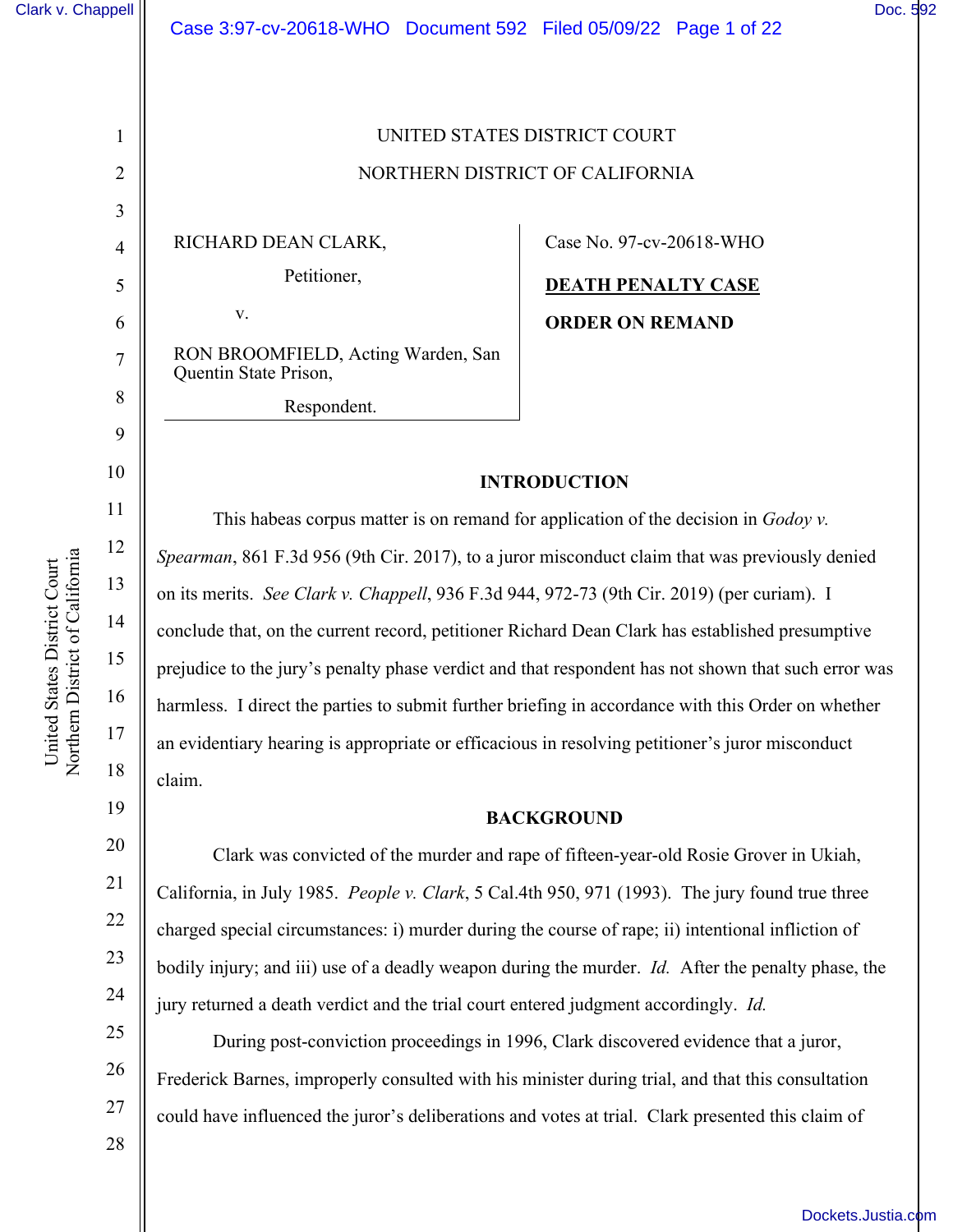juror misconduct, supported by a signed declaration from Barnes, to the Supreme Court of California ("CSC") in a petition for habeas corpus relief in 1997. Clark requested that the CSC enter an order to show cause, permit him to engage discovery, and, ultimately, afford an evidentiary hearing on the claim.

The CSC asked for informal briefing from the State. Counsel for the State and an investigator, Randall Wong, visited Barnes to discuss his declaration. The State submitted a declaration from Wong in support of its informal briefing in the CSC. While Wong's declaration undermined or conflicted with some of the statements in Barnes's declaration, the State did not obtain a subsequent declaration from Barnes. The CSC summarily denied the claim on the merits in 1998.

Clark then included the claim in his Third Amended Petition in this action, filed on October 5, 1998, and requested an evidentiary hearing in support of the claim. Respondent opposed the request, citing the Wong declaration to refute the salient parts of the Barnes declaration. Clark objected generally to the admissibility of the Wong Declaration as hearsay and to discrete portions of the declaration pursuant to the no-impeachment rule codified at Rule  $606(b)(1)$  of the Federal Rules of Evidence. Without affording discovery or an evidentiary hearing, this court, the Hon. James Ware presiding, granted respondent summary judgment on this claim. Dkt. No. 219 at 34. Judge Ware disclaimed any reliance upon the Wong declaration in his ruling and concluded that Clark had not shown that Barnes's contact with his minister was not harmless under *Brecht v. Abrahamson*, 507 U.S. 619, 637-38 (1993). Although Judge Ware granted summary judgment for respondent, he permitted Clark to revive the issue by way of a motion for evidentiary hearing.

23 24 25 26 Clark filed the operative Fifth Amended Petition, which again raised his Barnes juror misconduct claim, on September 22, 2009. Dkt. No. 451. He later filed a renewed motion for evidentiary hearing in which he again argued that he should receive an evidentiary hearing on the Barnes juror misconduct claim. Dkt. No. 507 at 194-96. The Hon. William H. Alsup<sup>1</sup> denied that

27

28

1

2

3

4

5

6

7

8

9

10

11

12

13

14

15

16

17

18

19

20

21

<sup>&</sup>lt;sup>1</sup> Judge Alsup took over the case after Judge Ware retired. When Judge Alsup assumed senior status, the case was reassigned to me.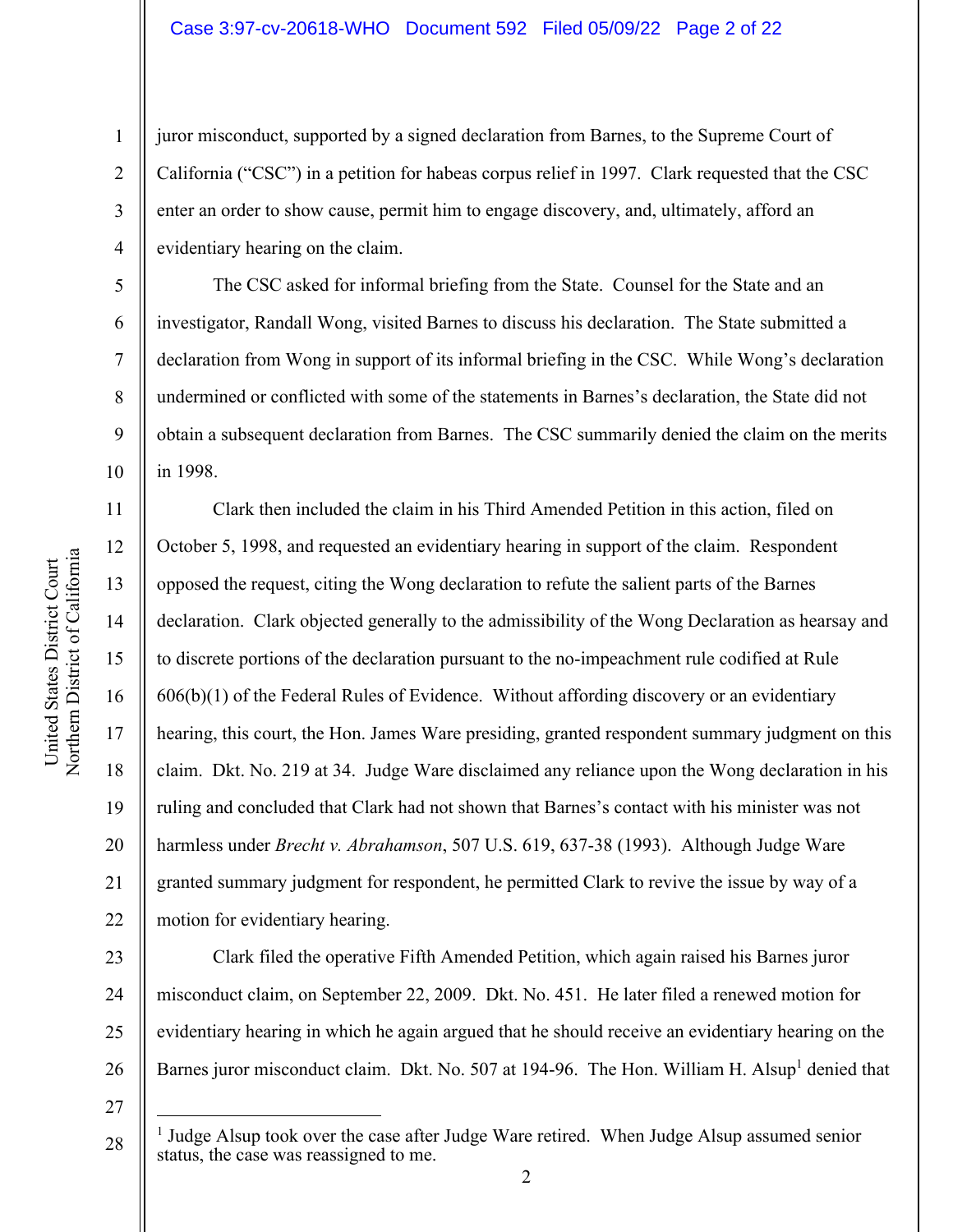motion, concluding that Clark failed to "present[] a factual or legal basis for reconsideration of the prior disposition of this claim[,]" and that, consequently, "the motion for an evidentiary hearing is denied and the claim is denied on the merits." Dkt. No. 558 at 41.

In pertinent part, the United States Court of Appeals for the Ninth Circuit vacated and remanded with instructions to apply its intervening decision in *Godoy* to Clark's Barnes claim. *Clark*, 936 F.3d at 971-72. The court of appeals did not opine whether Clark should be afforded an evidentiary hearing and did not reach any of the evidentiary issues raised by the parties, including the admissibility of the Wong declaration, leaving those issues to be decided on remand. *Id*.

10

11

12

13

14

15

16

17

18

19

20

21

22

23

24

25

1

2

3

4

5

6

7

8

9

#### **LEGAL STANDARD**

Because Clark initiated these habeas proceedings by filing his original petition prior to the enactment of the Anti-terrorism and Effective Death Penalty Act of 1996 ("AEDPA"), pre-AEDPA standards govern resolution of the petition, including the lone claim at issue on remand. *Clark*, 936 F.3d at 966. "Under pre-AEDPA standards, both questions of law and mixed questions of law and fact are subject to de novo review, which means that a federal habeas court owes no deference to a state court's resolution of such questions." *Id.* (citations omitted). Freed from AEDPA's required state court deference and its corresponding constraints on federal court record development, *see Cullen v. Pinholster*, 563 U.S. 170, 180-81 (2011), I am to apply the *Godoy* decision in a de novo review of the merits of Clark's Barnes juror misconduct claim.

 It has long been the rule that, even where constitutional error occurred in a state criminal trial, federal habeas relief may be granted only if such error had a "substantial and injurious effect or influence in determining the jury's verdict." *Brecht*, 507 U.S. at 638 (internal quotation and citation omitted). Under this standard, habeas petitioners "may obtain plenary review of their constitutional claims, but they are not entitled to habeas relief based on trial error unless they can establish that it resulted in actual prejudice." *Id.* at 637 (citation and internal quotation omitted).

26 27 28 As recounted above, the conclusion that Clark could not show actual prejudice under *Brecht* was the basis for the previous denial of his Barnes juror misconduct claim. While the court of appeals expressly declined to find error in this ruling, *see Clark*, 936 F.3d at 972, it nevertheless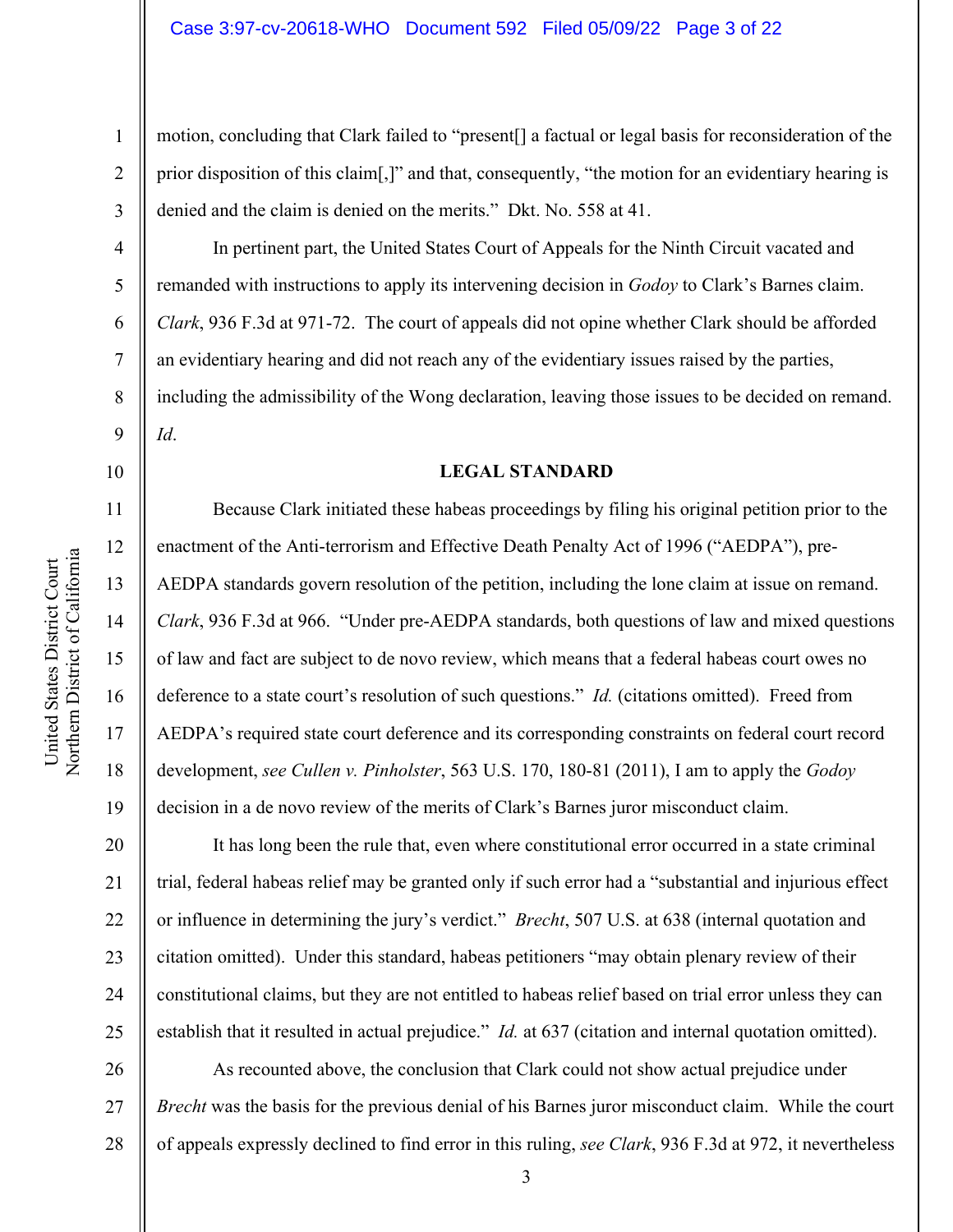Northern District of California United States District Court United States District Court Northern District of Californi 1

9

10

11

12

13

14

15

16

17

18

19

20

21

2 3 4 5 6 7 8 vacated and remanded with instruction to apply *Godoy*'s analytical framework. As I will discuss below, *Godoy* employs a harmless error test distinct from, and less demanding than, that of *Brecht*. In his post-remand brief, respondent acknowledges this analytical distinction and recognizes that *Godoy*, rather than *Brecht*, controls the determination of whether any constitutional error relating to the Barnes claim was harmless. Dkt. No. 583 at 3. Accordingly, I will apply the *Godoy* framework with no further inquiry under *Brecht*. *See Clark*, 936 F.3d at 971-72 (recognizing that the *Godoy* test constitutes a "new legal principle" or "new standard" distinct from this court's prior analysis under *Brecht*).

#### **DISCUSSION**

#### **I. Juror misconduct and** *Godoy***.**

"One of the most fundamental rights in our system of criminal justice is the right to trial before an impartial jury." *Godoy*, 861 F.3d at 958. "In the constitutional sense, trial by jury in a criminal case necessarily implies at the very least that the evidence developed against a defendant shall come from the witness stand in a public courtroom where there is full judicial protection of the defendant's right of confrontation, of cross-examination, and of counsel." *Turner v. State of Louisiana*, 379 U.S. 466, 472-73 (1965) (internal quotation omitted). A "critical safeguard" in ensuring the Constitution's fair trial guarantee is "protecting the jury against improper influence from outside parties." *Godoy*, 861 F.3d at 958. "[W]hen faced with allegations of improper contact between a juror and an outside party, courts apply a settled two-step framework" derived from the decisions of the Supreme Court of the United States in *Mattox v. United States*, 146 U.S. 140 (1892), and *Remmer v. United States*, 347 U.S. 227 (1954). *Id.* at 959.

22 23 24 25 26 27 28 It is helpful to briefly review the doctrinal foundation for this framework before applying it to Clark's claim. In *Mattox*, the Court reversed a district court's order denying a motion for a new trial that was based upon juror affidavits establishing that the bailiff charged with securing the jury made prejudicial statements to jurors about the defendant's criminal history and culpability for the crimes for which he was charged. 146 U.S. at 143-44. The affidavits also recounted that a newspaper article with prejudicial commentary about the case was read to the jury during deliberations. *Id.* The Court articulated the following rule for examining extrajudicial influences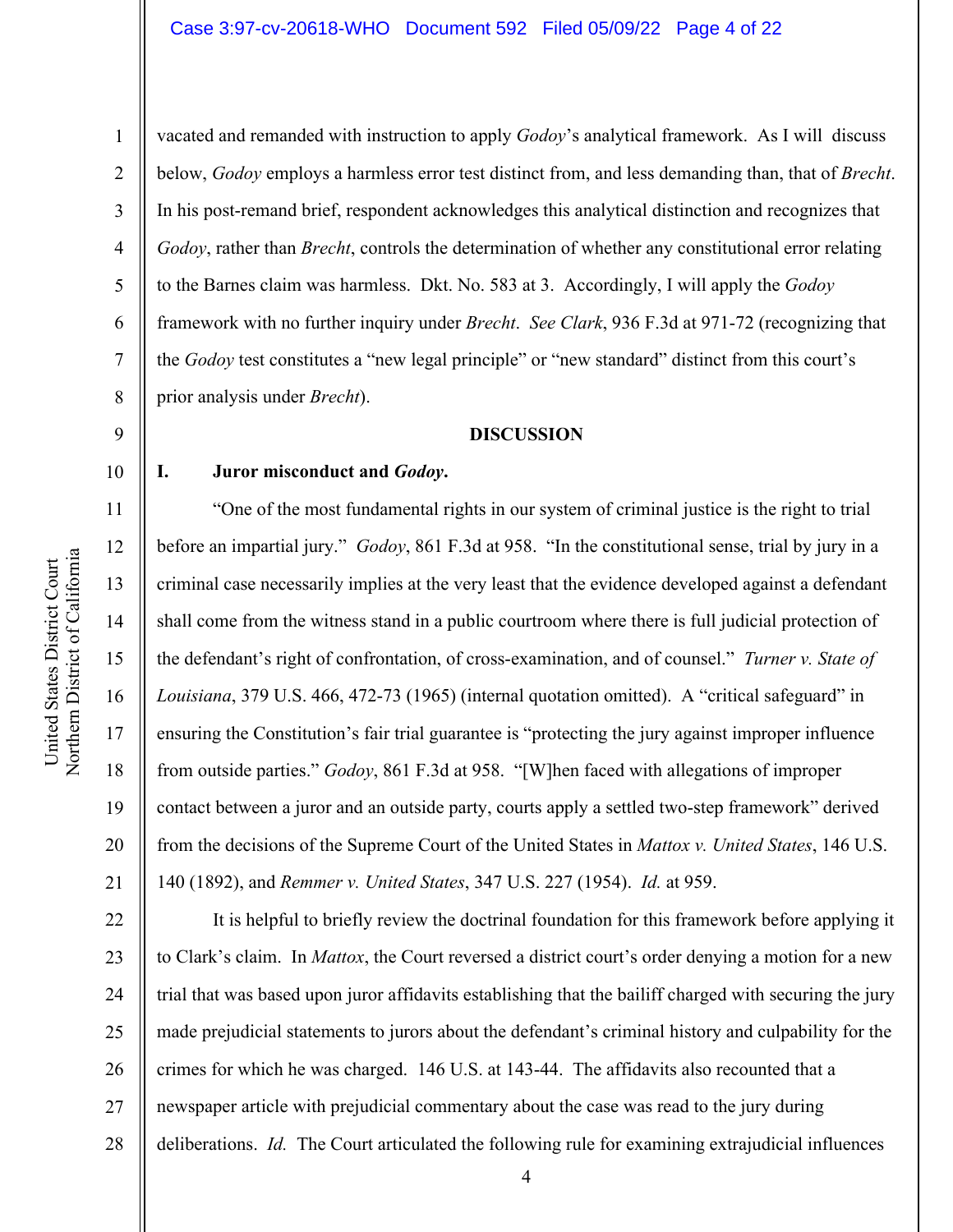1 on a jury:

2

3

4

5

6

7

8

It is vital in capital cases that the jury should pass upon the case free from external causes tending to disturb the exercise of deliberate and unbiased judgment. . . . Private communications, possibly prejudicial, between jurors and third persons, or witnesses, or the officer in charge, are absolutely forbidden, and invalidate the verdict, at least unless their harmlessness is made to appear.

*Id.* at 149-50. Hence, in establishing the early contours of a framework for examining claims of improper jury influence or contact, the Court announced at least two important criteria: where improper contact with a juror is alleged, the extrajudicial contact or communication must at least be "possibly prejudicial" and, furthermore, such claims are subject to a harmlessness inquiry.

9 10 11 12 13 14 15 16 17 18 19 20 21 22 23 24 25 In *Remmer*, the Court again considered the denial of a motion for new trial based upon a claim of improper extrajudicial contact involving a juror. The defendant learned, after trial, that the jury foreman was approached at some point by an unknown person offering pecuniary gain to the juror in exchange for a verdict favorable to the defendant. 347 U.S. at 228. When the juror first alerted the judge to this contact, the judge conferred with the prosecution and ordered the F.B.I. to investigate the allegation and prepare a report. *Id.* The report was made available only to the judge and the prosecution, with all involved apparently agreeing that the offer to the juror was made in jest and that, therefore, no further inquiry was required. *Id.* The defense learned about the incident and the F.B.I. investigation in media reports after trial and moved for a new trial. *Id.* The judge declined to hold a hearing on the defendant's claim that he suffered prejudice and denied the motion for new trial. *Id.* at 228-29. Refining its *Mattox* holding, the Court held that, "[i]n a criminal case, any private communication, contact, or tampering directly or indirectly, with a juror during a trial about the matter pending before the jury is, for obvious reasons, deemed presumptively prejudicial[,]" but that such "presumption is not conclusive" and the Government is required to "establish, after notice to and hearing of the defendant, that such contact with the juror was harmless to the defendant." *Id.* at 229 (citing *Mattox*, 146 U.S. at 148-50). Synthesizing these two decisions, *Godoy* articulates the *Mattox-Remmer* framework as

26 follows:

27 28

At step one, the court asks whether the contact was "possibly prejudicial," meaning it had a "tendency" to be "injurious to the defendant." If so, the contact is "deemed presumptively prejudicial" and the court proceeds to step two, where the "burden rests heavily upon the [state] to establish<sup>3</sup> the contact was, in fact, "harmless."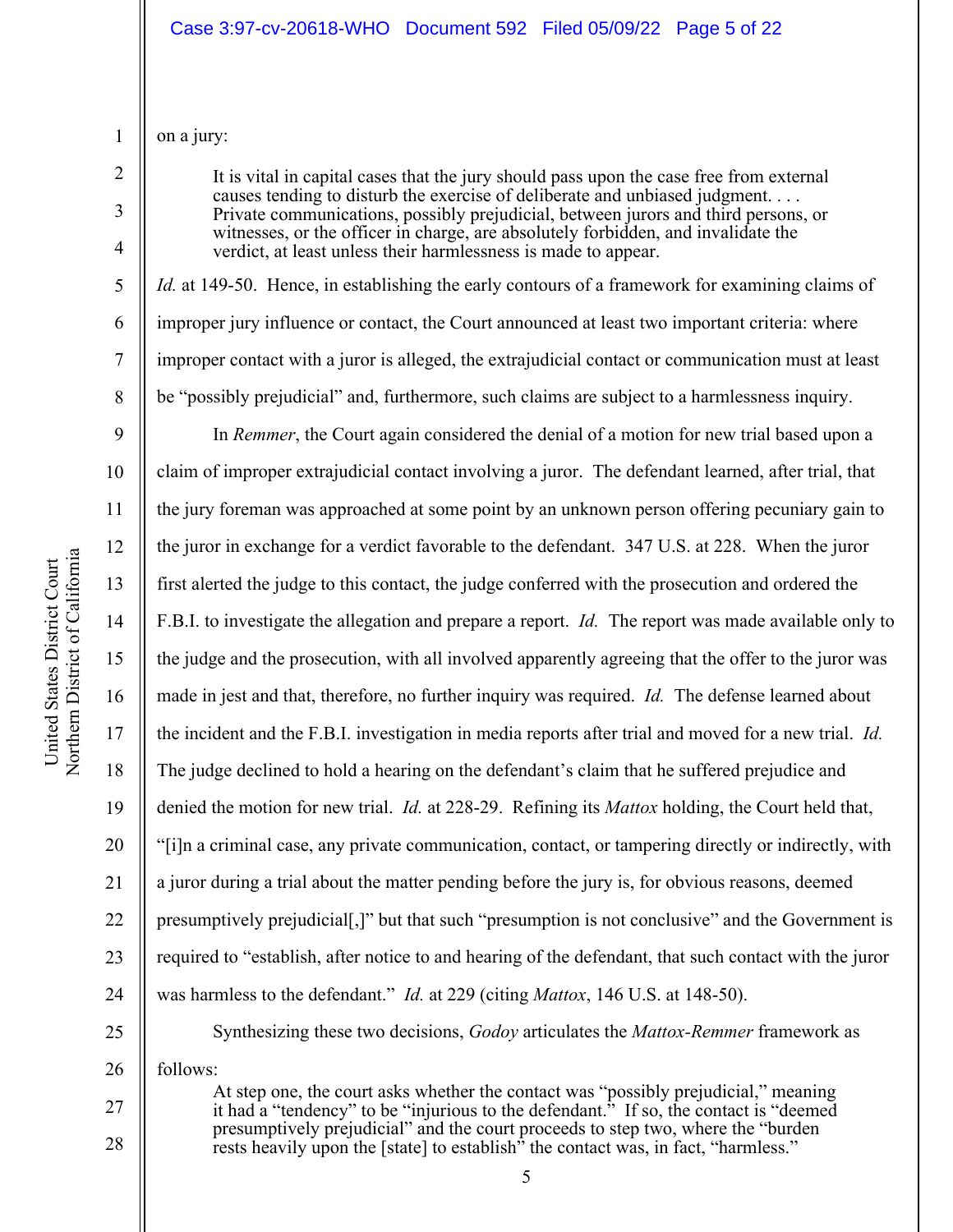861 F.3d at 959 (quoting *Mattox*, 146 U.S. at 150, and *Remmer*, 347 U.S. at 229). "Harmlessness in this context means that there is no reasonable possibility that the communication . . . influenced the verdict." *Id.* at 968 (citation and quotation omitted). "If the state does not prove harmlessness, the court sets aside the verdict. When the presumption arises but the prejudicial effect of the contact is unclear, the trial court must hold a hearing to determine the circumstances [of the contact], the impact thereof upon the juror, and whether or not it was prejudicial." *Id.* at 962 (quotations omitted).

 The opinion remanding this matter clarifies that there are two halves to the inquiry at step one of the *Godoy* framework. The first half of the step one inquiry is to discern "the type of contact at issue." *Clark*, 936 F.3d at 970. This is required because of the "practical impossibility of shielding jurors from all contact with the outside world" and because not all "contacts risk influencing the verdict[.]" *Godoy*, 861 F.3d at 967 (internal quotations and citations omitted). It is only "'*sufficiently improper*'" contacts that may trigger a presumption of prejudice. *Clark*, 936 F.3d at 970 (quoting *Godoy*, 861 F.3d at 967) (emphasis in *Clark*). This first part of the step one inquiry is intended to identify and exclude "prosaic" forms of misconduct, such as jurors' "chance contacts" with witnesses while passing in hallways or crowded on elevators, because allegations of such contact are only "[t]hreadbare or speculative" on the question of prejudice. *Id.* (quotations omitted).

19 20 21 22 23 24 25 26 27 "Once the contact has been determined to be sufficiently improper, the court moves on to the second half of the first step: determining whether the sufficiently improper contact gives rise to a credible risk of affecting the outcome of the case." *Clark*, 936 F.3d at 970 (quotation and citation omitted). Although the defendant's burden here "is not onerous," *Godoy*, 861 F.3d at 968, not all "sufficiently improper" contacts will give rise to a credible risk of prejudice. Even "highly troubling contacts do not *necessarily* raise a presumption of prejudice." *Id.* at 967 (emphasis in *Godoy*). For this reason, a reviewing court is charged with closely examining the circumstances of the improper contact in order to determine whether an improper contact was ultimately innocuous. *Id.* at 967-68.

1

2

3

4

5

6

7

8

9

10

11

12

13

14

15

16

17

18

28

*Godoy* highlights some of the circumstances a reviewing court should consider, including,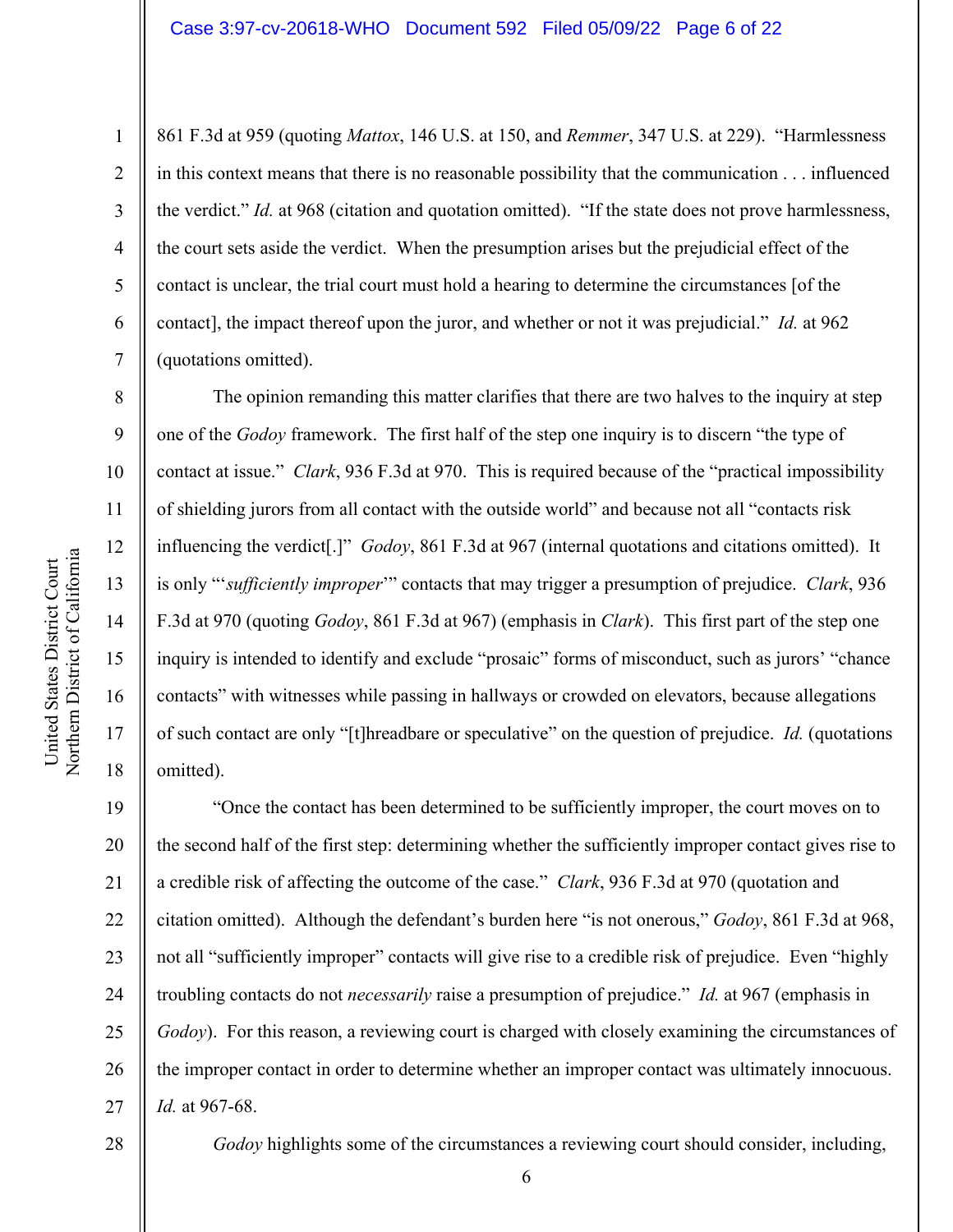Northern District of California United States District Court United States District Court Northern District of Californi 1

2

3

4

5

8

9

11

12

13

14

15

16

17

18

19

20

21

22

23

24

6 7 10 in particular, "the identity of the outside party and the nature of the contact." 861 F.3d at 967. For instance, "improper" and "undue" contacts with "government officers," especially those involved in the case before the jurors, are likely to trigger the presumption, as are communications about the matter before the jury. *Id.* (citations omitted). Additional factors when considering whether a contact raises a credible risk of prejudice include "the length and nature of the contact, . . . evidence of actual impact on the juror, and the possibility of eliminating prejudice through a limiting instruction." *Caliendo v. Warden of Cal. Men's Colony*, 365 F.3d 691, 697-98 (9th Cir. 2004). Ultimately, "[t]aking the surrounding circumstances into consideration, when the juror's improper communication with a non-juror interferes with the juror's role as a juror, it raises a credible risk of affecting the outcome." *Clark*, 936 F.3d at 971, *as amended by* 948 F.3d 1172 (9th Cir. 2020) (denying rehearing). Where the defendant meets the low burden of showing such interference, then the presumption of prejudice attaches. *Id.*

 Once the presumption is triggered, at step two of the *Mattox-Remmer* framework the state must rebut such presumption by introducing "contrary evidence" showing that the contact was harmless. *Godoy*, 861 F.3d at 965. It is not sufficient to merely draw contrary inferences from the same evidentiary source—for example, a juror's declaration—giving rise to the presumption of prejudice. *Id.* Where there is insufficient information in the record to determine the circumstances of the alleged contact or whether it was harmless, a court is required to hold a hearing with both parties participating at which the state must demonstrate that there is no reasonable possibility that contact influenced the verdict. *Id.* at 966. "The form of this hearing may vary, depending on what is necessary to determine the circumstances [of the contact], the impact thereof upon the juror, and whether or not it was prejudicial[.]" *Id.* at 969 (quotation omitted). "If the state fails to demonstrate the contact was harmless, the defendant's conviction is unconstitutional." *Id.*

25

#### **II. The parties' evidentiary submissions.**

26 27 28 Apart from the trial court record here, the "facts" to be considered in applying *Godoy* are derived from the competing declarations the parties submitted while contesting this claim in prior state and federal proceedings. In pertinent part, Barnes declared in November 1996 as follows: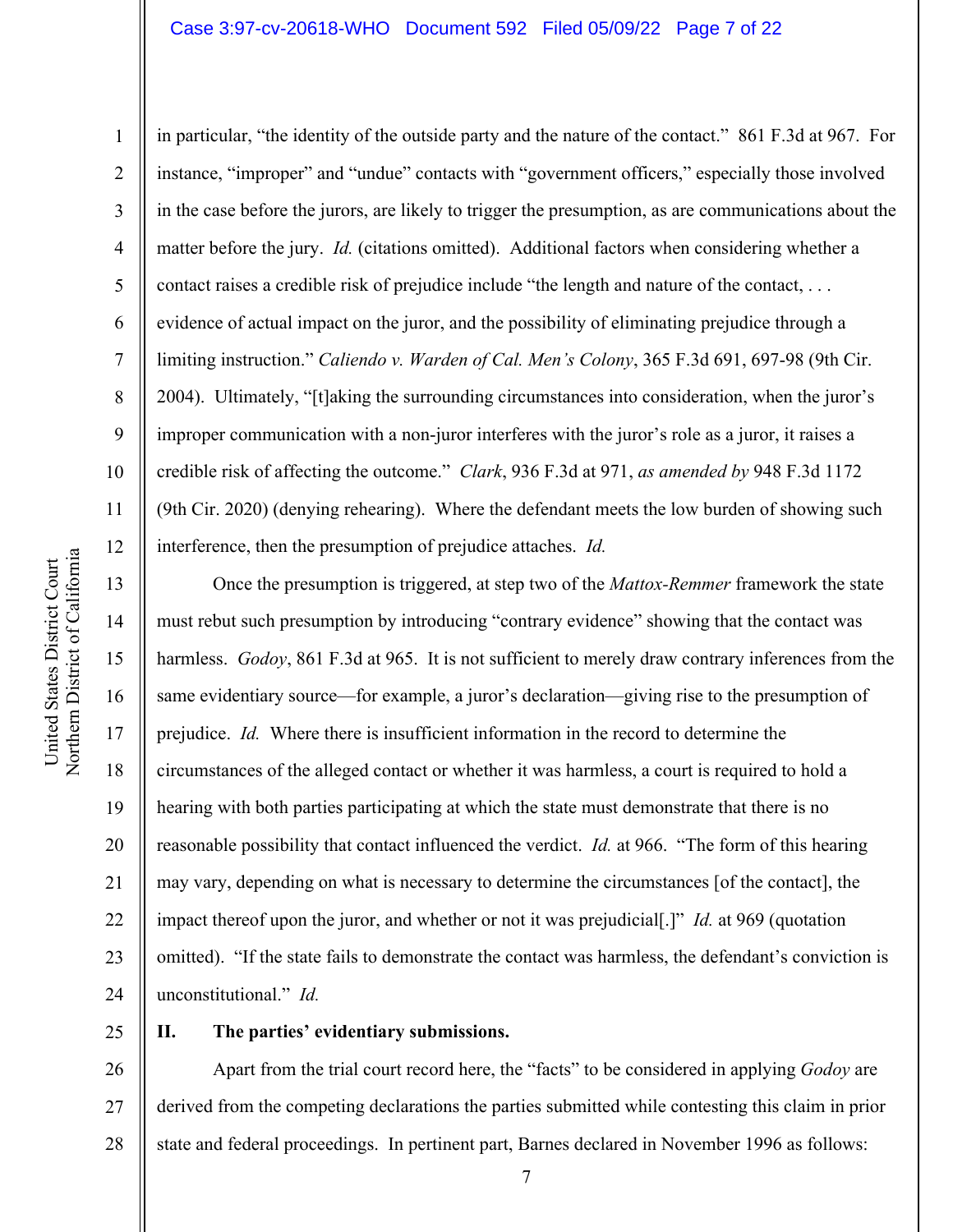During the guilt phase of trial, it became clear that the special circumstances would be found to be true and that there would be a penalty phase. I consulted with a minister about the propriety of imposing the death penalty. I explained to him my role in the trial and the facts of the case. He told me that in these circumstances the death sentence would be appropriate because the Bible says, "an eye for an eye." The minister's advice was useful. I had long believed that anyone who is guilty of murder and convicted with a special circumstance should be given the death penalty.

Barnes Decl. ¶ 6, Dkt. No. 519-2.

After visiting Barnes along with counsel for the State, Investigator Wong declared as

follows:

On August 4, 1997, [counsel] and I interviewed Mr. Barnes at his residence in San Jose, California. Mr. Barnes was asked about that part of his declaration which states that he consulted with a minister during the guilt phase. The declaration states that Mr. Barnes explained to the minister his "role in the trial and the facts of the case."

Mr. Barnes told [counsel] and myself that he had asked the minister how the minister felt about the death penalty issue. The minister replied that the Bible says "an eye for an eye" and said he did not question the death penalty. Mr. Barnes also said that the minister's statement did not settle the issue; the evidence in the case was the main thing that made Mr. Barnes decide on the death penalty.

Mr. Barnes told us that he had not discussed the evidence from the trial with his minister. When the declaration was presented to him by Clark's agents he had missed that part which refers to "the facts of the case." Also, Mr. Barnes said that the talk with the minister came not during the guilt phase but around the time the penalty phase was about to start.

Wong Decl. at 3, Dkt. No. 579-1.

To counter the Wong declaration, Clark offered the declaration of Jeffrey Kim, the

investigator who obtained the Barnes declaration. Regarding the circumstances of his interview

with Barnes and execution of the declaration, Kim declared as follows:

In that interview, Mr. Barnes described how he consulted with his minister about the case. He stated that he had reviewed the facts of the case with his minister, and that his minister had assured him that rendering a death sentence would be appropriate. He considered this advice to be valuable in his decision.

After the interview, Mr. Barnes was informed that I would return with a declaration based upon the interview and that he would have a chance to discuss it, or make any necessary changes. I returned with another investigator and presented him with a declaration for his review. It was a short declaration, yet he spent a great deal of time going over the declaration and every detail in it. He even made some changes.

28 Kim Decl. ¶¶ 3-4, Dkt. No. 524-4.

1

2

3

4

5

6

7

8

9

10

11

12

13

14

15

16

17

18

19

20

21

22

23

24

25

26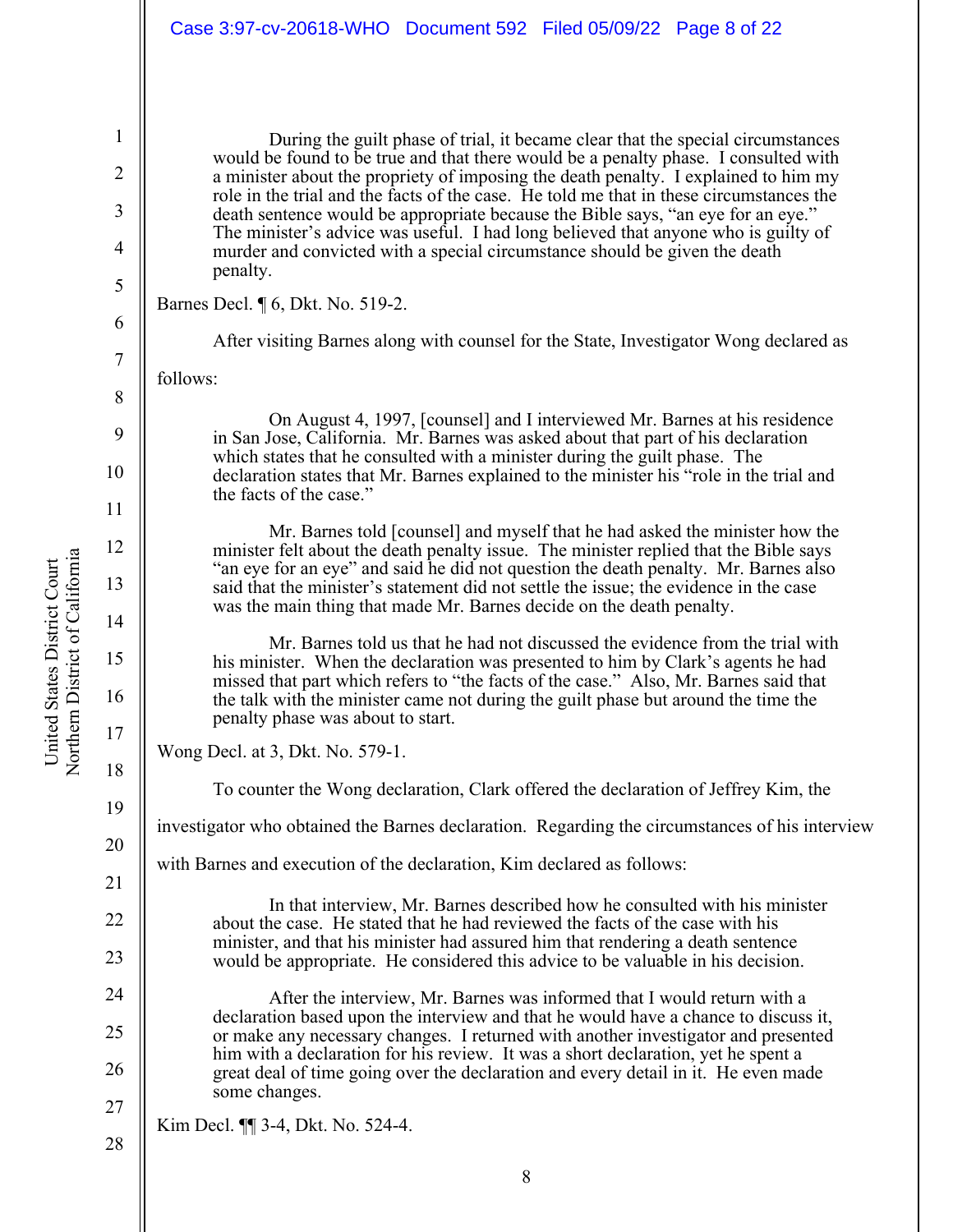#### **III. The parties' evidentiary disputes.**

As observed by the court of appeals, longstanding objections to the admissibility of some of the evidence set forth above—including, in particular, the Wong declaration—have never been adjudicated. *Clark*, 936 F.3d at 964 n.1. The court of appeals likewise declined to resolve any evidentiary disputes. *Id.* at 972. Clark argues that the Wong declaration is inadmissible hearsay and further asserts that, to the extent any admission of misconduct on Barnes's part might suffice as an exception to the rule barring hearsay, "the self-serving effort to retract his previous admission that he discussed the facts of the case is not. Neither are the remainder of the statements by Barnes in Mr. Wong's declaration concerning Barnes's interactions with the minister or the defense investigators, including having 'missed' the portion of the declaration regarding discussing the facts with his minister." Dkt. No. 579 at 11.

Northern District of California United States District Court United States District Court Northern District of Californi 1

2

3

4

5

6

7

8

9

10

11

12

13

14

15

16

17

18

19

20

21

22

23

24

For reasons further explained below, it is unnecessary at this time to resolve Clark's hearsay challenge to the Wong declaration. I conclude that the Wong declaration would not compel a different result from that outlined in this order even if I assumed admissibility.

The parties have also objected to discrete portions of the Barnes and Wong declarations based upon the no-impeachment rule codified in Rule 606(b)(1), which prohibits a juror's testimony "[d]uring an inquiry into the validity of a verdict or indictment," "about any statement made or incident that occurred during the jury's deliberations; the effect of anything on that juror's or another juror's vote; or any juror's mental processes concerning the verdict or indictment." Specifically, respondent asserts that Barnes's statement that he found his minister's advice "useful" is inadmissible under this rule. Dkt. No. 583 at 6 n.3. Likewise, Clark argues that Wong's statement that Barnes told him that the minister's advice did not settle the issue and that the evidence was the primary reason for his vote is "problematic" because it "describes the thought processes in deliberating and rendering a verdict." Dkt. No. 579 at 11.

25 26 27 28 There are two relevant exceptions to the no-impeachment rule: a juror may testify about whether "extraneous prejudicial information was improperly brought to the jury's attention" or whether "an outside influence was improperly brought to bear on any juror[.]" Fed. R. Evid.  $606(b)(2)(A)$  & (B). Applying these exceptions, the court of appeals has "deemed admissible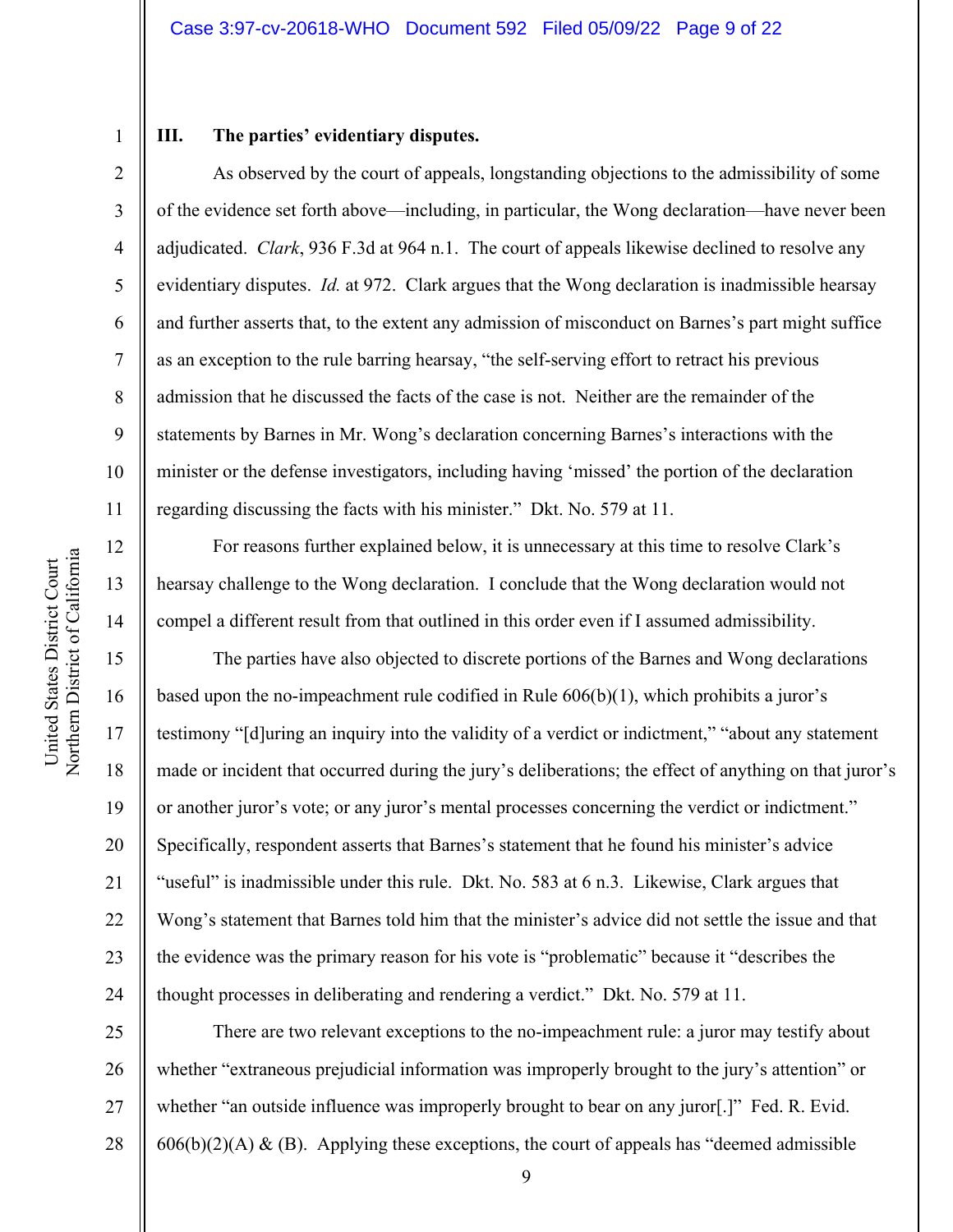13

14

15

16

17

1

limited juror testimony to determine the impact [of an outside influence] upon the juror, and whether or not [the outside influence] was prejudicial." *Tarango v. McDaniel*, 837 F.3d 936, 951 (9th Cir. 2016) (quotation omitted). Accordingly, juror testimony is not limited to the mere existence of an external contact. *Id.* "Rather, a court should [also] consider the effect of extraneous information or improper contacts on a juror's state of mind, a juror's general fear and anxiety following such an incident, and any other thoughts a juror might have about the contacts or conduct at issue." *Id.* (citations and quotations omitted). While the Rule's exceptions "permit[] the introduction of limited evidence of a juror's state of mind to prove juror misconduct[,]" a juror may not testify "regarding the affected juror's mental processes in reaching the verdict." *Id.* (emphasis omitted) (citation and quotations omitted).

Applying these principles in *Tarango*, the court of appeals both admitted and excluded a juror's various statements concerning his external contacts with police during trial. The juror was permitted to testify about how a police tail occurring on his drive to the courthouse one day "impacted him" but not about "how it impacted his deliberations and verdict." *Id.* at 951. For example, the juror's statement that he found the tail "unnerving" was admissible, but his statements that he voted under duress and continued to have doubt after the verdict were inadmissible. *Id.*

18 19 20 21 22 23 24 25 26 27 28 Courts have expressed frustration in applying Rule 606(b) and its exceptions. *See, e.g., Barnes v. Thomas*, 938 F.3d 526, 534 (4th Cir. 2019) ("Rule 606 thus presents unique difficulties in the context of juror misconduct claims. . . . For example, Barnes was tasked with proving that [a juror's] conduct affected the jury's decision, but he was prohibited from directly asking any of the jurors about this effect. This paradox led to confusion during the evidentiary hearing and lengthy colloquies between the parties and the magistrate judge as to the propriety of certain lines of questioning."). The parties' arguments here respecting the targeted portions of the Barnes and Wong declarations illustrate the tension between the rule and its exceptions discussed in *Barnes*. Barnes (the juror) stated that his minister's advice about the death penalty was "useful." Given the overall context of the Barnes declaration, this statement is admissible as evidence of the impact of Barnes's contact with his minister on his state of mind; it is not an improper statement of his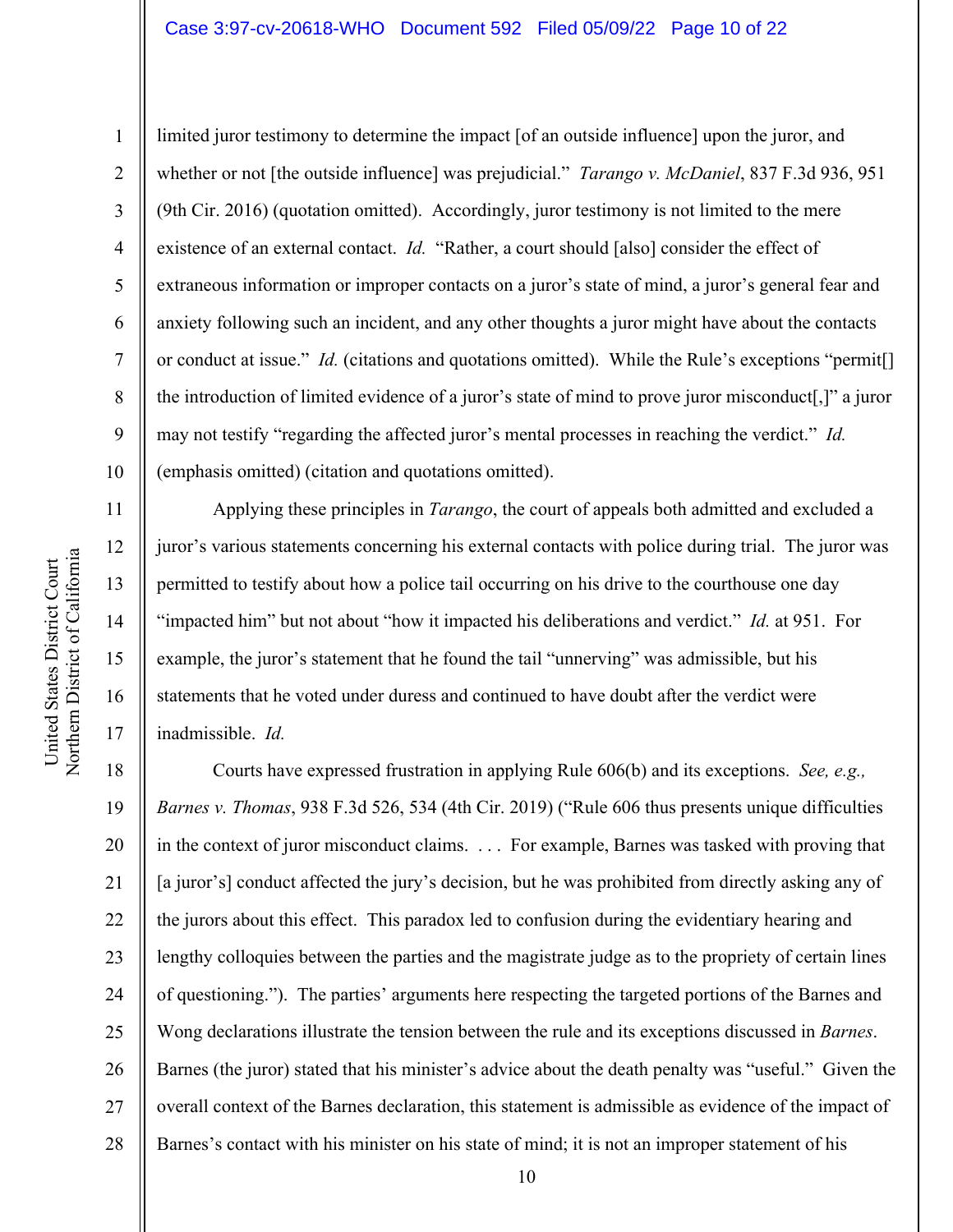"mental processes in reaching the verdict." *Tarango*, 837 F.3d at 951. Even if the statement were inadmissible under Rule 606(b), I find that it is not necessary to sustain this order's ultimate conclusions under the *Mattox-Remmer* framework because Clark's showing of potential harm is not appreciably diminished absent the statement.

*Barnes* is instructive on how the available evidence should be interpreted: "Given how Rule 606 limits presentation of evidence in these circumstances, it is especially important for us to view the record practically and holistically when considering the effect that a juror's misconduct 'reasonably may be taken to have had upon a jury's decision.'" 938 F.3d at 534 (quoting *Kotteakos v. United States*, 328 U.S. 750, 764 (1946)). Viewing the record "practically and holistically" in this case, one can infer that Barnes found his minister's advice "useful" regardless of whether he expressed that sentiment in his declaration. He sought his minister's advice on a profound moral question at the exact moment that he contemplated he would have to make the judgment whether to impose life or death. As *Godoy* and other cases have recognized, who the juror contacted matters. *See* 861 F.3d at 967. If Barnes had sought his neighbor's opinion about "the propriety of imposing the death penalty," that would present a different question. That Barnes sought out his minister's opinion at the time and for the reasons that he did weighs substantially in assessing prejudice because of the implications it raises, regardless of whether Barnes saying that it was "useful" is admissible. *See Barnes*, 938 F.3d at 535.

19 20 21 22 23 24 25 Clark's argument that the targeted portions of the Wong declaration are inadmissible under Rule 606(b) is also persuasive. Wong recounts Barnes's specific, unsworn representation that he prioritized the evidence over his minister's advice when deliberating and rendering his verdict. This appears to constitute testimony about a juror's "mental processes in reaching the verdict." *Tarango*, 837 F.3d at 951. For reasons further explained below, I do not give Wong's declaration great weight; but even if this portion of the Wong declaration is admissible, it would not compel a different result from that reached in this order.

26 27 28 In sum, it is unnecessary at this time to conclusively resolve any evidentiary disputes. My findings are based upon the plainly admissible or unchallenged portions of the declarations submitted by the parties. My findings would not be altered by the admission or exclusion of any

1

2

3

4

5

6

7

8

9

10

11

12

13

14

15

16

17

18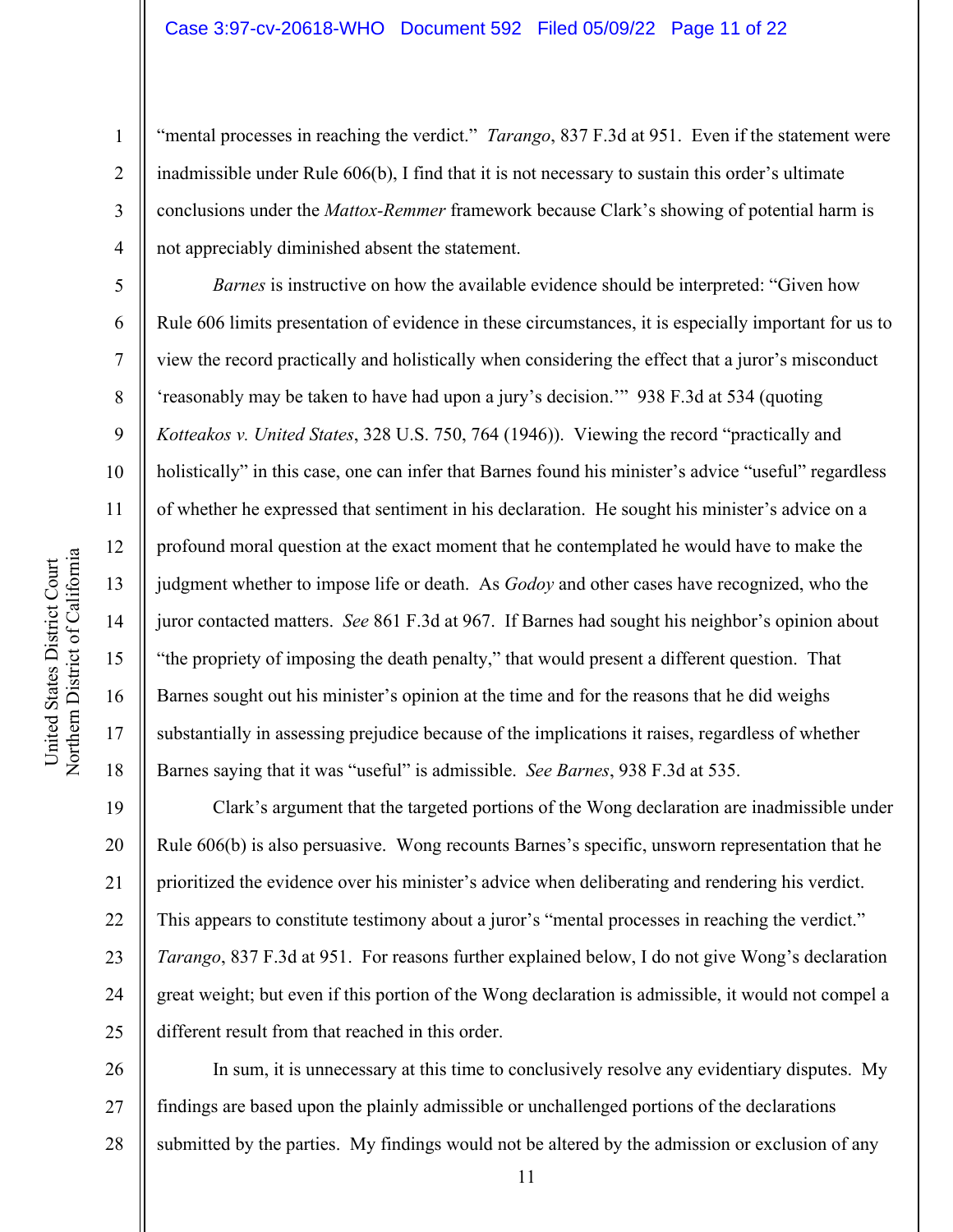challenged item of evidence raised by either party.

#### **IV. The parties' arguments on remand.**

 On remand, respondent concedes that Barnes's consultation with his minister is misconduct that is presumptively prejudicial under *Godoy*. Dkt. No. 583 at 3-4. Respondent maintains, however, that other evidence in the record rebuts the presumption of prejudice and demonstrates that Barnes's misconduct was harmless. *Id.* at 4-8. Respondent also contends that, given the content of the Barnes declaration, the presumption of prejudice attaches only to the jury's penalty phase verdict. *Id.* at 8-9. Clark, on the other hand, asserts that the presumption is not rebutted by the record, that respondent cannot rebut the presumption because Barnes's misconduct was objectively harmful, and that the prejudice attached at the guilt phase of his trial, thereby invalidating his conviction and sentence. Dkt. No. 589 at 6-11. Accordingly, the briefing on remand presents inquiries at both steps of *Godoy*'s articulation of the *Mattox-Remmer* framework, i.e., whether the presumption of prejudice has attached (to the guilt phase verdict) and whether any presumptively prejudicial contact ultimately was harmless.

#### **V. Application.**

### **A. The record does not establish presumptive guilt phase prejudice.**

Clark argues that the presumption of prejudice attached at the guilt phase of his trial because, according to the Barnes declaration, the contact happened prior to the jury's guilt phase verdict. He also argues that, because the minister supposedly "advocated death in this case," the contact prejudiced the juror's guilty verdict and the required special circumstance findings since those votes were necessary to advance to the penalty phase. Dkt. No. 579 at 10. Respondent asserts that the Barnes declaration demonstrates that the juror's conversation "was limited to the issue of penalty," and that any discussion of the "facts" adduced during the guilt phase was only to provide "context for the penalty question." Dkt. No. 583 at 8.

25 26 27 28 It is uncontested that Barnes's contact with his minister was improper. He approached a non-juror he no doubt esteemed as a moral authority and, in contravention of his instructions as a juror, discussed the case and sought his minister's opinion on a question he believed would eventually be put to the jury. This was not "prosaic" misconduct or an unfortunate chance

1

2

3

4

5

6

7

8

9

10

11

12

13

14

15

16

17

18

19

20

21

22

23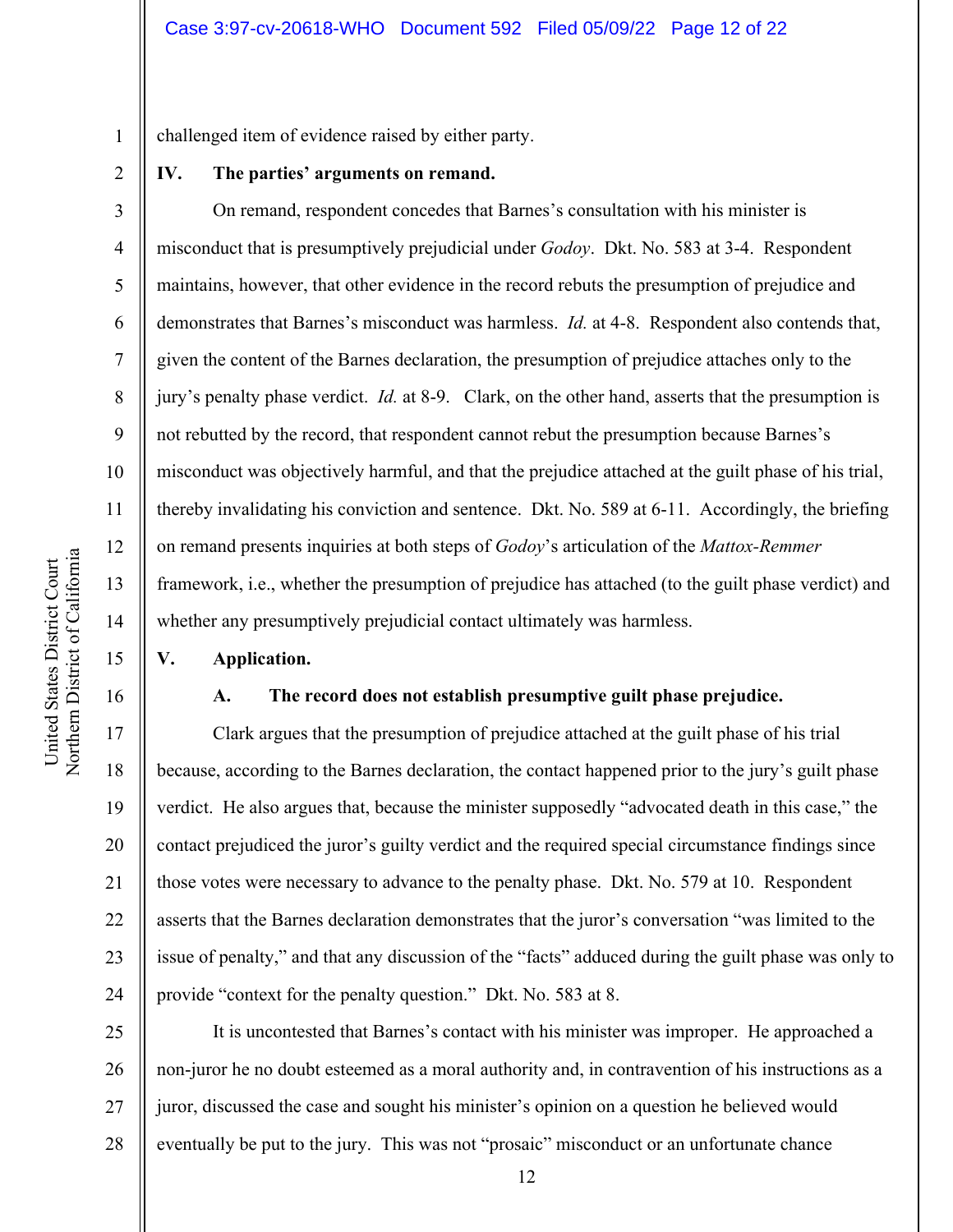encounter that had the unintended effect of placing Barnes in a "'potentially compromising situation.'" *Clark*, 936 F.3d at 970 (quoting *Smith v. Phillips*, 455 U.S. 209, 217 (1982)). It was conscious misconduct by a juror designed to solicit extraneous opinion related to the juror's function. I conclude that Barnes's contact was "sufficiently improper" to proceed to the second part of *Godoy*'s step one inquiry—whether the contact gave rise to a credible risk of affecting the outcome of the guilt phase. *Id.*

It is here, where the surrounding circumstances of the contact are paramount, that Clark's claim of guilt phase prejudice falters. *Godoy* is not a capital case, and its articulation of the *Mattox-Remmer* framework does not apply seamlessly in the context of modern capital trials, in which there are two distinct phases of trial with two distinct jury verdicts. This imperfect fit is amplified when considering how the jury's function in these two phases differs. At the guilt phase, the jury renders the traditional guilty or not guilty verdict, along with special circumstance findings in California, based upon its fact-finding subject to the provided legal instructions. By contrast, in the penalty phase the jury is tasked with a wholly separate and subjective moral judgment: whether aggravating circumstances "outweigh" mitigating circumstances such that the defendant should be sentenced to death. *See, e.g., People v. Edelbacher*, 47 Cal.3d 983, 1037 (1989) ("In explaining the jury's role at the penalty phase, we have stated that the jury exercises an essentially normative task, acting as the community's representative, that it may apply its own moral standards to the aggravating and mitigating evidence presented, and that it has the ultimate responsibility for determining if death is the appropriate penalty for the particular offense and offender."). Given this fundamental difference in the jury's function in rendering its two verdicts, and considering the context dependent inquiry required by *Godoy*, it follows that, given its particulars, a contact may pose an intolerable risk of prejudice to the jury's verdict in one phase of a capital trial while not posing an equivalent, or even appreciable, risk to the jury's verdict in the other phase.

26 27 28 Clark cites no authority supporting his proposition that an extrajudicial juror contact may be presumptively prejudicial because of its temporal relation to a particular phase of a capital trial. Where a jury renders only one verdict, there is no issue regarding the temporal relation of a juror's

1

2

3

4

5

6

7

8

9

10

11

12

13

14

15

16

17

18

19

20

21

22

23

24

25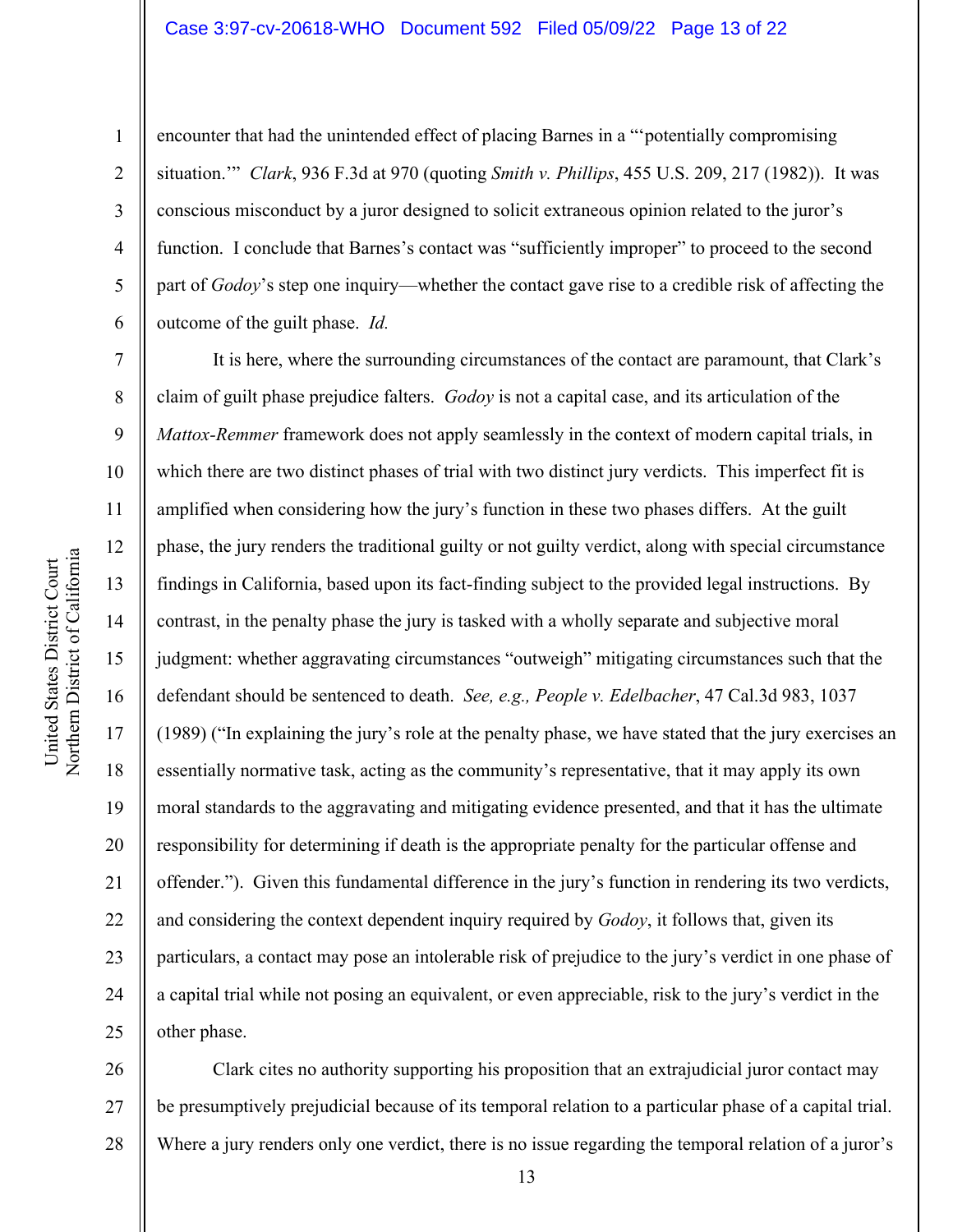extrajudicial contact and the jury's verdict. But where a jury in a capital trial participates in essentially two bifurcated trials and renders two verdicts of such distinct character, the coincidental timing of the contact is of less import than its substance. As *Godoy* commands, the surrounding circumstances of the contact, of which timing may be one factor, control this part of the inquiry.

Both the identity of Barnes's outside contact and the subject matter of the contact render Clark's argument about guilt phase prejudice highly attenuated. Barnes declared that during the guilt phase it became clear to him that Clark would be found guilty and that the charged special circumstances would be found true. Because he believed a penalty phase was inevitable, and inferentially harbored some doubt about the moral or spiritual justifications of the death penalty, he consulted with his minister "about the propriety of imposing the death penalty." In other words, he solicited the opinion of a moral authority on the uniquely moral and subjective judgment he believed he would be required to provide in the penalty phase. Given the difference in guilt and penalty phase jury functions discussed previously, it is evident that a religious authority's opinion on a moral or spiritual question like the "propriety of imposing the death penalty" is especially likely to interfere with or influence a juror's verdict at the penalty phase. Concomitantly, such an opinion would bear no obvious relevance to the question of whether the state has proved sufficient facts to support its charges at the guilt phase.

19 20 21 22 23 24 25 26 27 28 While Barnes admittedly claims to have discussed the "facts" revealed by guilt phase evidence, the declaration suggests nothing more than that he did so to provide his minister context to inform the minister's opinion on the question Barnes presented him. Read naturally, Barnes's declaration indicates that he approached his minister seeking a sort of preemptive absolution for rendering the moral judgment—to impose a death sentence—that he believed he would have to make based upon the evidence he had seen to that point. Barnes's minister was not involved in the trial and he is not purported to be an expert or authority on any disputed question that was before the jury at the guilt phase. There is no inferable fact about which Barnes sought or received his minister's opinion concerning whether a fact germane to the guilt or innocence or special circumstance inquiries had been proved. Nor is there any evidence that Barnes's minister's advice

1

2

3

4

5

6

7

8

9

10

11

12

13

14

15

16

17

18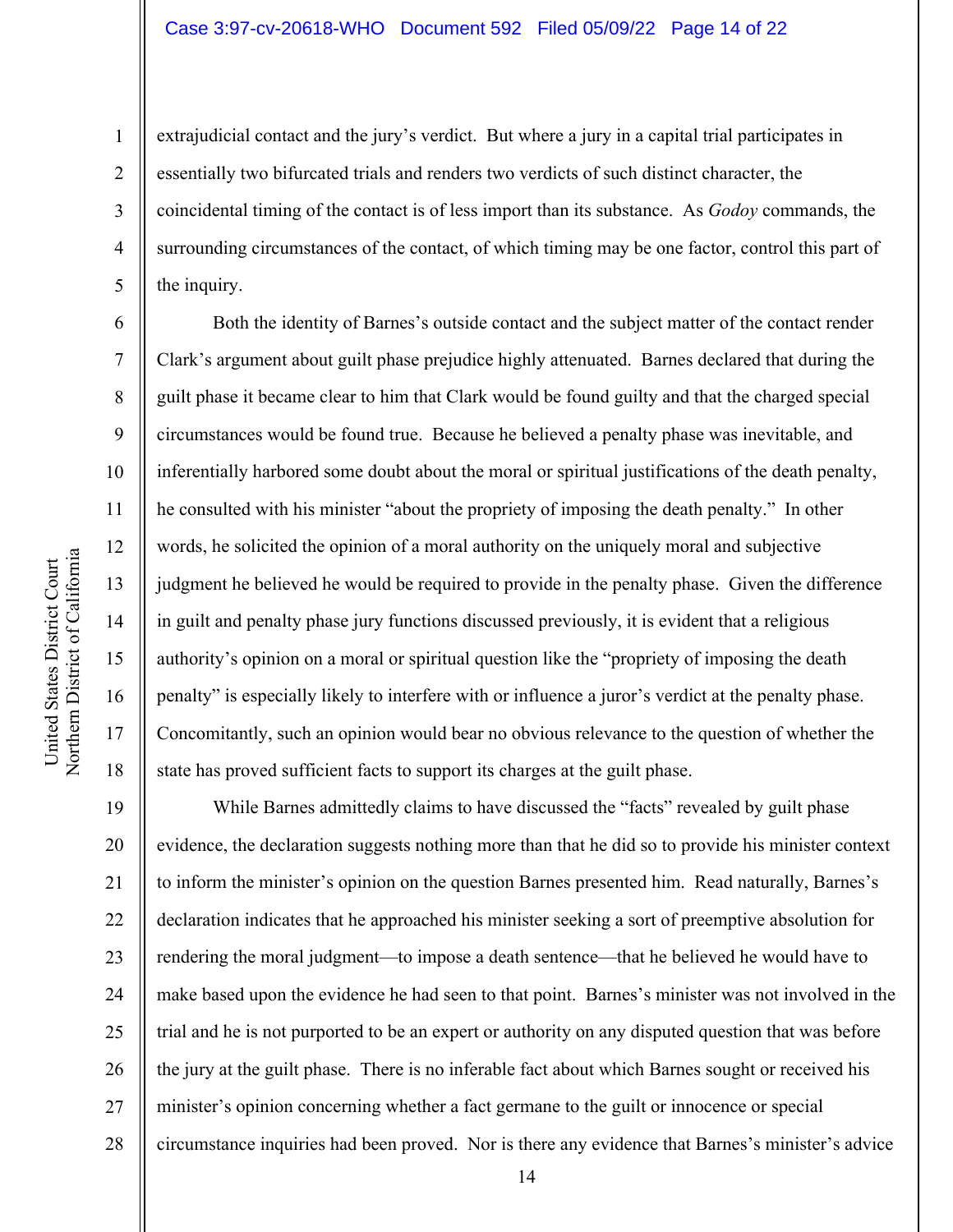about the propriety of the death penalty otherwise impacted Barnes's decision at the guilt phase of trial. *Caliendo*, 365 F.3d at 697-98 ("evidence of actual impact on the juror" is relevant in assessing the risk of prejudice). There is no reason to believe that Barnes felt compelled to convict Clark and find true the charged special circumstances merely to effectuate his minister's supposed advocacy for capital punishment rather than because of the evidence adduced during the guilt phase. The declaration makes clear that, because he believed that the guilt and special circumstance findings were inevitable, he decided to solicit his minister's opinion on the question that would be presented in the penalty phase.

Of course, Barnes's contact with his minister was improper and, even regarding the juror's guilt phase verdict, troubling. But even "highly troubling contacts do not *necessarily* raise a presumption of prejudice." *Godoy*, 861 F.3d at 967 (emphasis in *Godoy*). Taking account of all the circumstances surrounding the contact, it is difficult to conceive how Barnes's minister's advice about biblical support for the death penalty could have posed a credible risk to Barnes's guilt phase verdict. Accordingly, on the present record, I find that Barnes's contact with his minister did not interfere with his function as a juror at the guilt phase of trial. *Clark*, 936 F.3d at 971.

1

2

3

4

5

6

7

8

9

10

11

12

13

14

15

16

17

#### **B. Presumptive penalty phase prejudice is not rebutted.**

18 19 20 21 22 23 24 25 While respondent concedes that Barnes's contact with his minister is presumptively prejudicial at step one of the *Mattox-Remmer* framework regarding the jury's penalty phase verdict, he contends that the Barnes declaration and other evidence in the record rebut the presumption and show that Barnes's misconduct was harmless. Dkt. No. 583 at 3-4. Respondent bases this argument on his assertions that this case is distinguishable from *Godoy*, that Barnes's declaration both raises and rebuts the presumption of prejudice, and that Barnes's testimony during voir dire further demonstrates that his subsequent misconduct was harmless. For the following reasons, I disagree.

26 27 28 Respondent's distinctions of *Godoy* are not material. Respondent first argues that "*Godoy* involved a number of conversations throughout the trial whereas here there was only one conversation." Dkt. No. 583 at 4. While it is true that *Godoy* involved a juror's repeated text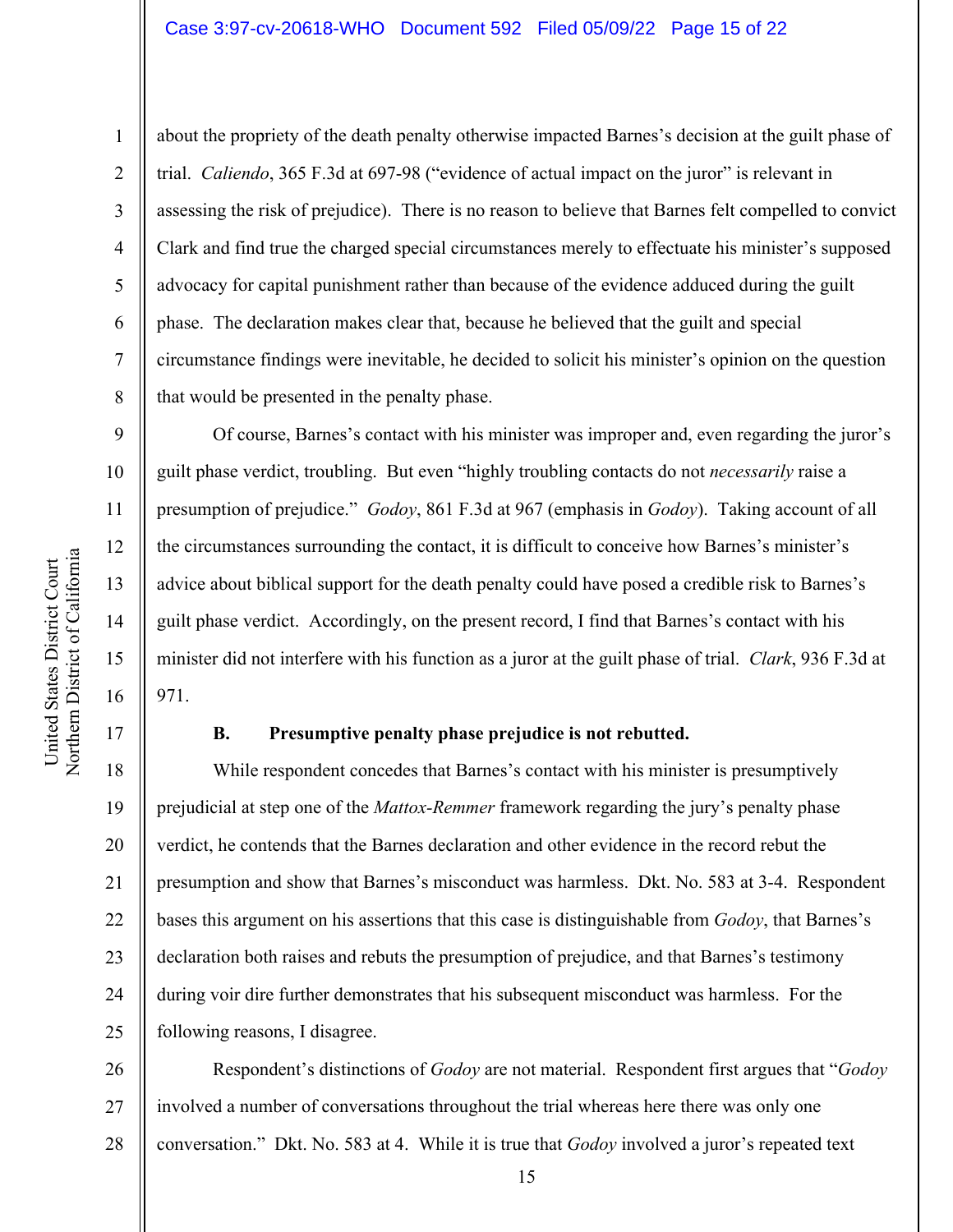1

2

3

4

5

6

7

8

13

14

15

16

17

18

19

messaging with her "judge friend" during trial, nothing in *Godoy*, or *Mattox* or *Remmer* for that matter, imposes any sort of numerosity requirement on the improper juror contact in order to establish prejudice. A singular contact of a sufficiently prejudicial nature can prove harmful. *See, e.g., Barnes*, 938 F.3d at 534-36 (holding that, where, in a single conversation, "a juror improperly consulted with her pastor about whether she could vote to impose the death penalty without running afoul of her religious beliefs" and subsequently shared her pastor's opinion with other jurors, actual prejudice to the jury's sentencing verdict resulted).

Respondent also distinguishes *Godoy* because "we know more about the conversation in this case and are therefore able to make a better assessment of prejudice in the context of the record as a whole." Dkt. No. 583 at 4. Even if true, that we know more about the content of Barnes's extrajudicial conversation than was apparent in *Godoy* does not support a finding that the presumption of prejudice is rebutted. *Godoy* involved a juror's repeated improper texting of her "judge friend" concerning trial developments and procedures and the juror's sharing of the judge's responses with other jurors. 861 F.3d at 960. Due to the paucity of information about the content of the juror's improper contacts, the court of appeals could not discern whether they were harmless and therefore remanded for an evidentiary hearing. *Id.* at 970. If anything, because Barnes's declaration is succinct about why he sought his minister's advice, what was the content of their conversation, and its impact on him, it is arguable that additional record development, as was ordered in *Godoy*, is not required to judge harmlessness.

20 21 22 23 24 25 26 27 28 Respondent's final point in distinguishing *Godoy* is that, unlike in *Godoy*, there is no indication that Barnes shared the content of his improper extrajudicial contact with other jurors. Dkt. No. 583 at 4. In California, where a jury verdict imposing a death sentence must be unanimous, CAL. PENAL CODE § 190.4(b), prejudice may be established merely by showing undue influence on just one juror. *See, e.g.*, *Doe v. Ayer*, 782 F.3d 425, 446 (9th Cir. 2015) (noting that, because "death sentences in California must be imposed by a unanimous jury," ineffective assistance of counsel is prejudicial "if there is a reasonable probability that at least one juror would have voted for life") (internal quotation omitted). The Barnes declaration permits the reasonable inference that Barnes's sentencing vote was influenced by his improper conversation with his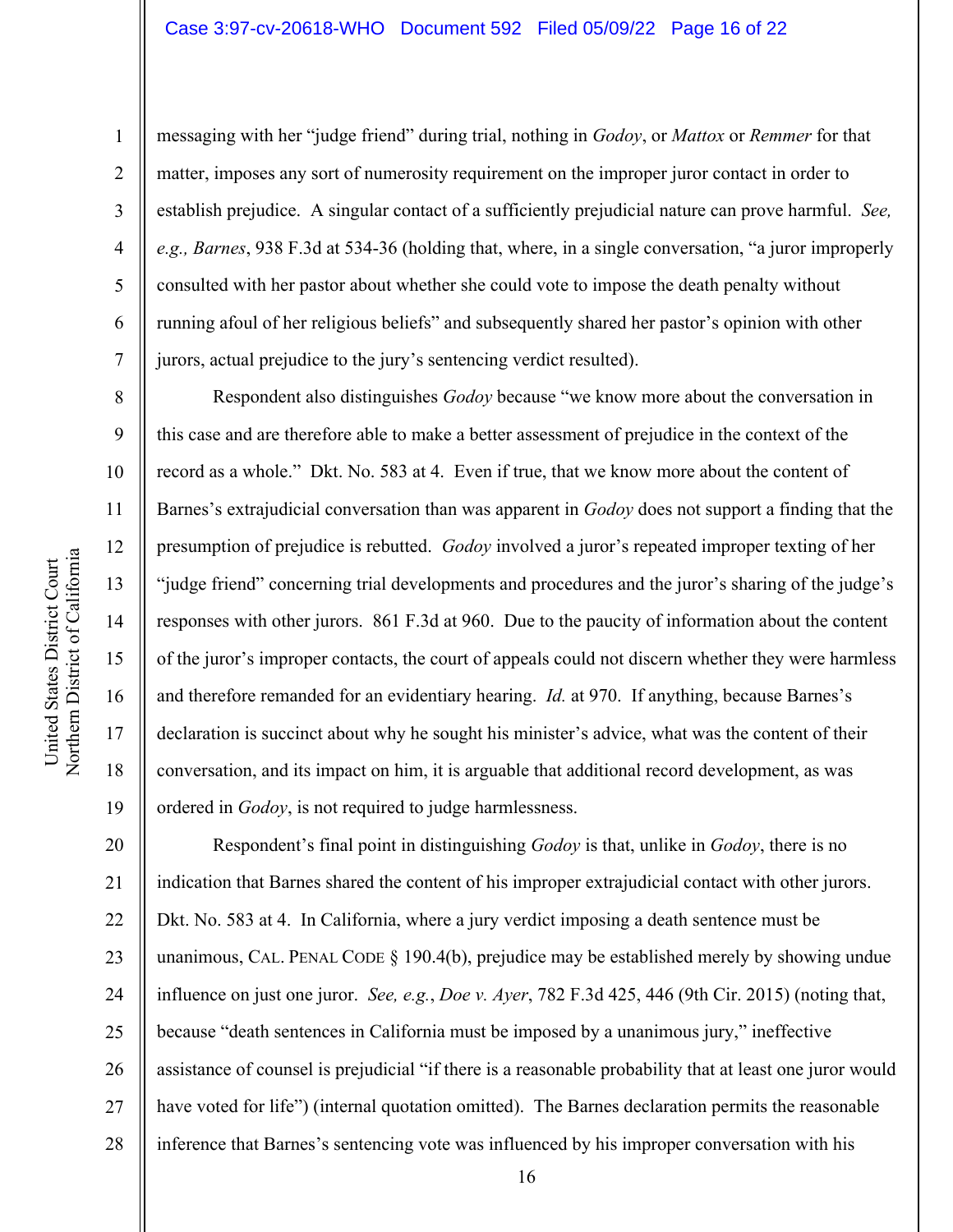minister. That Barnes may not have shared his minister's opinion with other jurors is no rebuttal to the presumptively prejudicial conduct of Barnes.

Respondent also contends that Barnes's declaration rebuts the presumption of prejudice. Respondent cites Barnes's statement that he "had long believed that anyone who is guilty of murder and convicted with a special circumstance should be given the death penalty." Dkt. No. 583 at 6. But this argument is problematic for at least two reasons. First, it strains to skirt *Godoy*'s admonition that identical evidence may not be used to both raise and rebut a presumption of prejudice. Second, and more importantly, if credited, respondent's argument would deprive Barnes's declaration of its most natural construction.

In *Godoy*, the court of appeals found that the California Court of Appeal erred in applying *Remmer* because "[o]nce the state court decided that a statement in [a juror's] declaration triggered the presumption of prejudice, it could not rely on the exact same statement to conclude the presumption was rebutted—effectively negating the presumption." 861 F.3d at 964-65. In other words, because the state court determined that the juror's declaration describing another juror's repeated communications with her "judge friend" raised the presumption of prejudice, it was error for the state court to infer harmlessness because the juror's declaration did not indicate that prejudicial information was exchanged and conveyed to other jurors. *Id.* Rather than drawing a contrary inference from the same evidence that established the presumption, the state is obliged to present contrary evidence to prove harmlessness. *Id.* at 965; *id.* at 968 ("[T]he state must rebut the presumption by pointing to some evidence contrary to the evidence that established it. Drawing contrary inferences from the same evidence is not enough.").

22 23 24 25 26 27 28 Respondent attempts to circumvent this prohibition by arguing that, although Barnes's statement declaring his long-held belief about the propriety of the death penalty is included in the same short paragraph as his statements describing his conversations with his minister, the "opinion is distinct from the conversation with the minister and therefore can serve as independent evidence to rebut any presumption of prejudice that might arise from the conversation." Dkt. No. 583 at 6. Respondent cites no authority for his proposition that Barnes's statement may be parsed so finely notwithstanding the clear language of *Godoy*.

1

2

3

4

5

6

7

8

9

10

11

12

13

14

15

16

17

18

19

20

21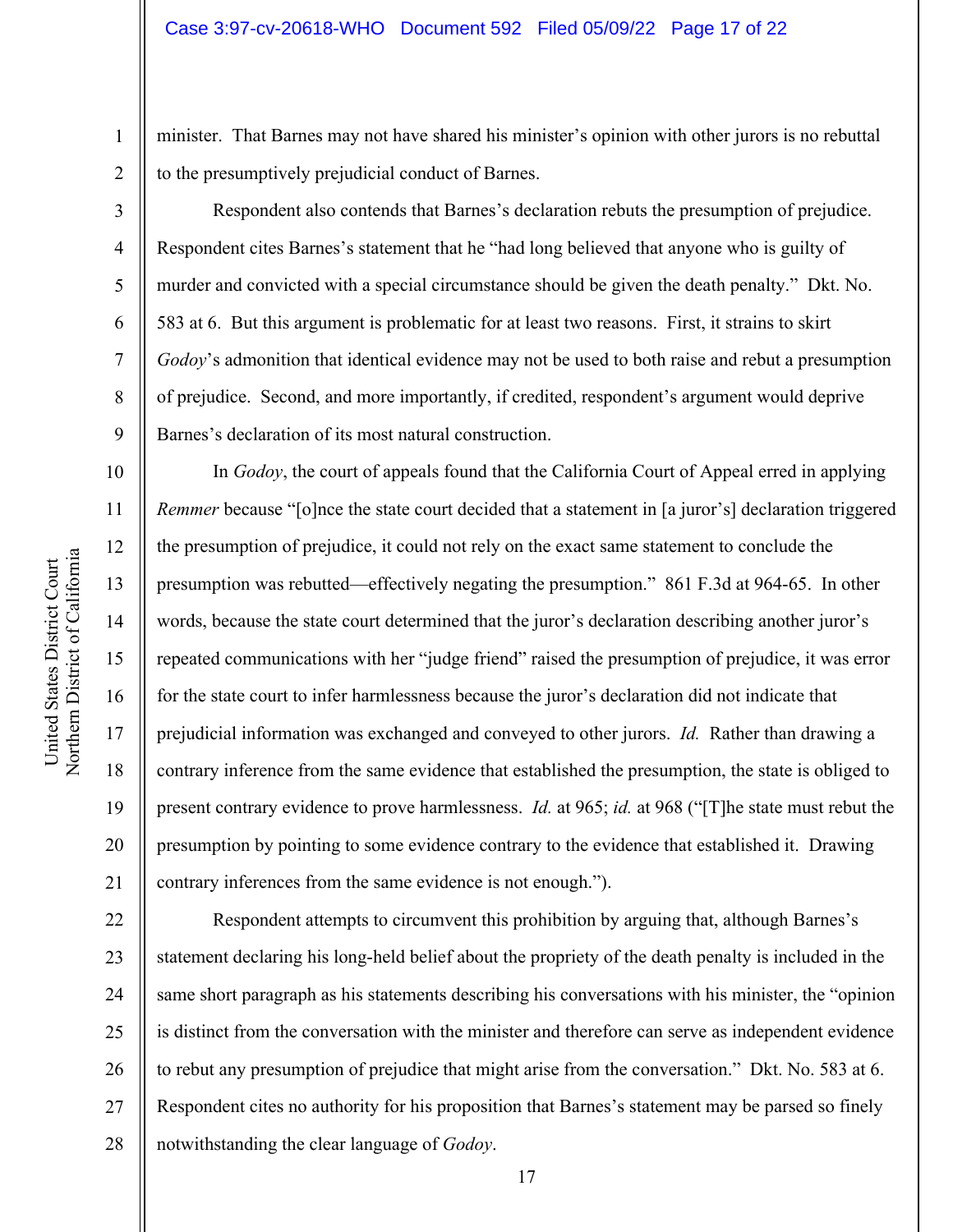Northern District of California United States District Court United States District Court Northern District of Californi 1

2

3

4

5

6

7

8

9

10

11

12

13

14

15

16

17

18

19

20

21

22

More importantly, respondent's argument ignores the reasonable inference that Barnes's conversation with his minister was not distinct from his prior opinion about the death penalty because the former was pursued in service of confirming the latter. Barnes's declaration supports the reasonable inference that, as the gravity of his role in the anticipated penalty phase began to weigh on him, he began to question his preconceptions about the death penalty. After the "propriety of imposing the death penalty" evolved from a purely hypothetical and abstract question to a profound personal moral dilemma, his "useful" conversation with his minister freed him from the doubt that likely caused him to seek out his minister's advice in the first place and steeled his resolve to adhere to his prior opinion about the propriety of the death penalty.<sup>2</sup> Framed in this context, nothing in the Barnes declaration dispels the "reasonable possibility that the communication . . . influence[d] the verdict." *Godoy*, 861 F.3d at 968 (quotation omitted). Even if it could do so notwithstanding *Godoy*, Barnes's declaration does not rebut the presumption of prejudice that it created.

Respondent also argues that the presumption of prejudice is rebutted by Barnes's responses during voir dire. Respondent points to a few instances in voir dire where Barnes indicated that he generally supported the death penalty and would vote for it if the evidence supported doing so, that the punishment for a murder accompanied by rape should be calibrated with the "degree of rape," and that the age of the victim would be significant to him in assessing a sentence. Dkt. No. 583 at 7. Considering the circumstances of the rape and murder of the teenaged victim, the argument goes, it is likely that Barnes would have voted for death regardless of his minister's advice. But, as discussed above, whatever certitude Barnes might have expressed about the propriety of the death penalty before he was a juror must be weighed against the evidence, from

<sup>24</sup>  25 26 27 <sup>2</sup> It is fair to wonder whether Barnes's minister's advice about the death penalty fortified his decision to vote for death given that he apparently found compelling Clark's mitigation evidence during the penalty phase. He declared that Clark's "defense lawyers put up several witnesses that testified to the horrible childhood Mr. Clark experienced. After this testimony, I realized that Mr. Clark never had a chance in life and was beyond rehabilitation after experiencing the pain and trauma from such an awful upbringing. I knew these childhood experiences damaged him an<sup>[d]</sup> that Mr. Clark would always be a dangerous person." Barnes Decl. ¶ 4. Although this mitigation evidence apparently was introduced after Barnes conversed with his minister, it is reasonable to infer that Barnes relied upon his minister's "useful" "eye for

<sup>28</sup>  an eye" advice about the death penalty when weighing this compelling mitigation evidence during deliberations.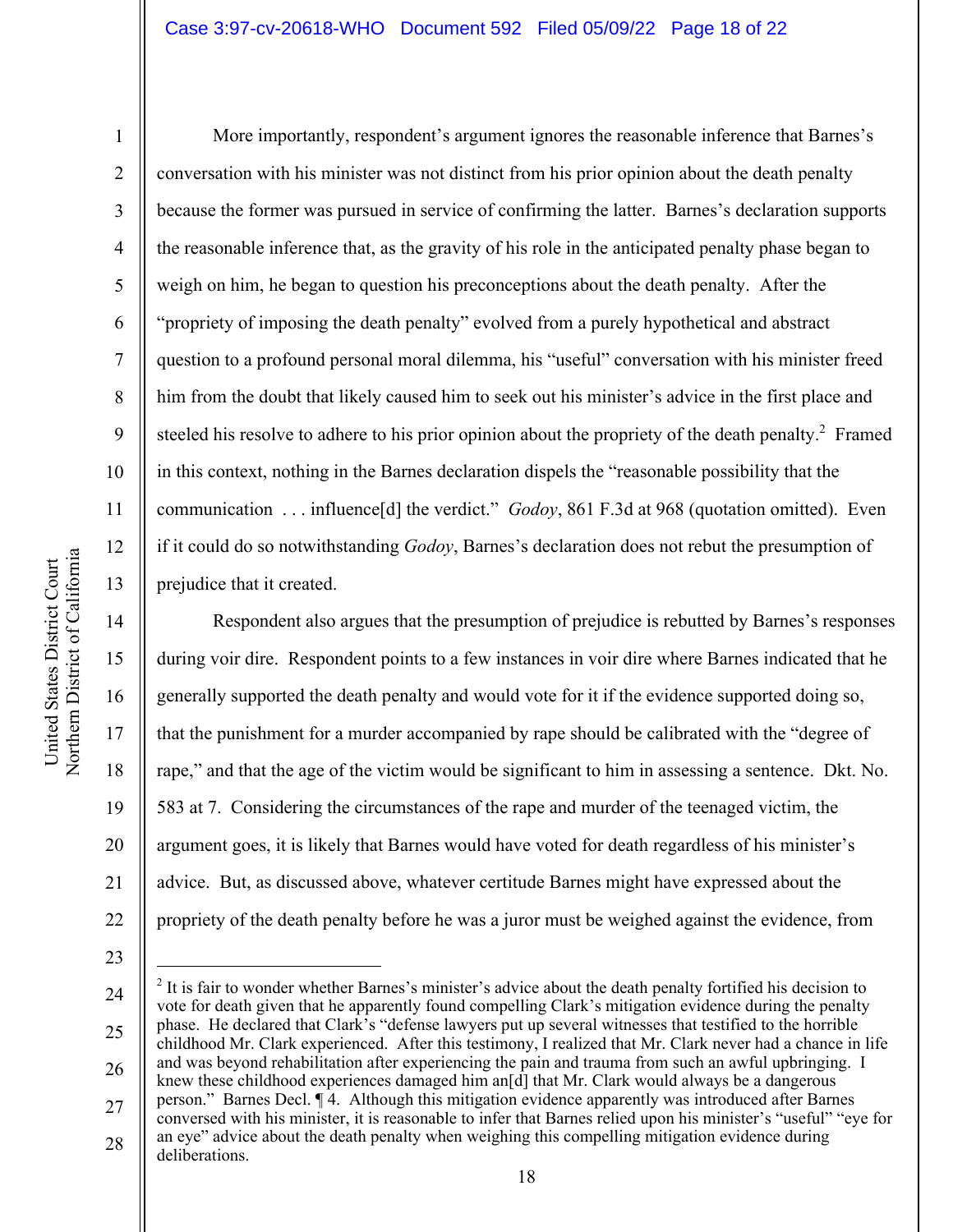his own account, tending to show how participating in a capital trial and contemplating his role in possibly condemning a man to death affected him. As discussed above, Barnes's declaration supports the reasonable inference that he went to his minister to assuage whatever doubt he may have had about imposing a death sentence. *See Barnes*, 938 F.3d at 536 ("It is reasonable to conclude that, especially coming from a figure of religious authority, Pastor Lomax's message assuaged reservations about imposing the death penalty that the attorney's comments may have instilled."). Even if his minister's opinion only reaffirmed some preexisting commitment to the death penalty, that alone makes it reasonably possible that Barnes's contact with his minister influenced the verdict, and prior expressions of that commitment cannot rebut the prejudice flowing from the subsequent improper contact with the minister.

Finally, although respondent does not appear to explicitly argue in his post-remand briefing that the Wong declaration rebuts the presumption of prejudice, respondent refers to the declaration and quotes from its relevant portions in his statement of the procedural history of the Barnes claim. *See* Dkt. No. 583 at 1. Investigator Wong states in his declaration that Barnes told him that Barnes's "minister's statement did not settle the issue; the evidence in the case was the main thing that made Mr. Barnes decide on the death penalty." Putting aside petitioner's hearsay and no-impeachment objections to the admissibility of the Wong declaration, I conclude that the Wong declaration does not demonstrate harmlessness. As a matter of persuasion, I afford little weight to the statements undermining Barnes's prior attestations because, for whatever reason, Wong was unable to procure a subsequent declaration from Barnes stating, in his own sworn testimony, why his earlier attestations were not accurate. Barnes's sworn testimony is simply better evidence of his state of mind following his contact with his minister.

23 24 25 26 27 28 And even admitting and crediting the Wong declaration, it is reasonable to infer that Barnes's contact with his minister still had some influence on his verdict. In Barnes's own statement, his minister's advice was "useful," while, according to Wong, the minister's advice "did not settle the issue" and the "evidence in the case was the main thing" that Barnes considered when deciding on the death penalty. Where the question is merely whether there is a reasonable possibility that the improper contact influenced the verdict, Wong's declaration that the minister's

1

2

3

4

5

6

7

8

9

10

11

12

13

14

15

16

17

18

19

20

21

22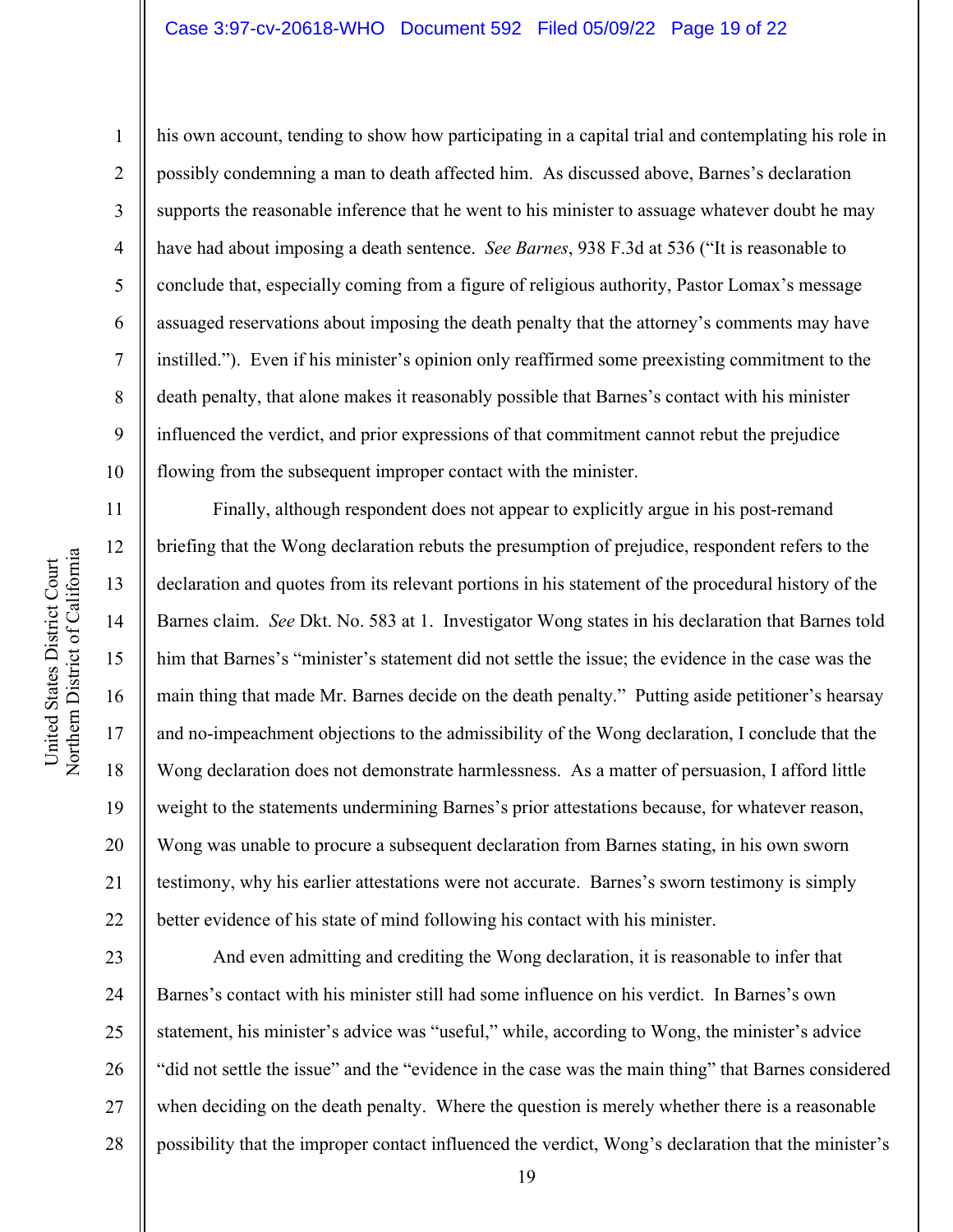advice was not determinative and that the evidence was the primary consideration does not mark a dramatic departure from the impact attributed by Barnes in his own words. The "useful" advice Barnes obtained from his minister reasonably could have influenced his verdict even if it did not settle the issue for him and was subordinate to the evidence introduced at trial. Respondent has cited no authority dictating a contrary conclusion.

6

1

2

3

4

5

7

8

9

10

11

12

13

14

15

16

17

18

19

#### **C. Whether further record development is necessary or even possible.**

*Godoy* instructs that, once the presumption of prejudice attaches, a reviewing court must hold a hearing "if there is any remaining uncertainty about what actually transpired, or whether the incidents that may have occurred were harmful or harmless." 861 F.3d at 969 (quotation omitted). The object of the hearing is to "determine the circumstances [of the contact], the impact thereof upon the juror, and whether or not it was prejudicial[.]" *Id.* (quotation omitted).

As described previously, on the current record there is little room for doubt about what transpired. Although brief, Barnes's declaration speaks clearly and compellingly about why he sought his minister's advice, what the content of his conversation with his minister was, and the effect the contact with his minister had on him. Nothing respondent has offered in rebuttal, including the Wong declaration, materially detracts from the core points establishing presumptive prejudice to Barnes's penalty phase verdict. This record is sufficient to conclude that the acknowledged constitutional error was not harmless and that Clark is entitled to habeas corpus relief regarding his death sentence.

20 21 22 23 24 25 26 27 28 To be sure, much of the import of the Barnes declaration is inferred. I infer that Barnes harbored some spiritual or moral doubt about the "propriety of imposing the death penalty" because he sought his minister's opinion on that question at the moment he contemplated he would be tasked with making that decision. I further infer that the minister's advice assuaged any doubt Barnes may have retained or developed about the death penalty because of the minister's status as a moral and spiritual authority uniquely positioned to offer advice about the "propriety of imposing the death penalty." Assuming its admissibility as a statement showing the impact of his contact with his minister, Barnes's testimony that his minister's advice was "useful" confirms this inference.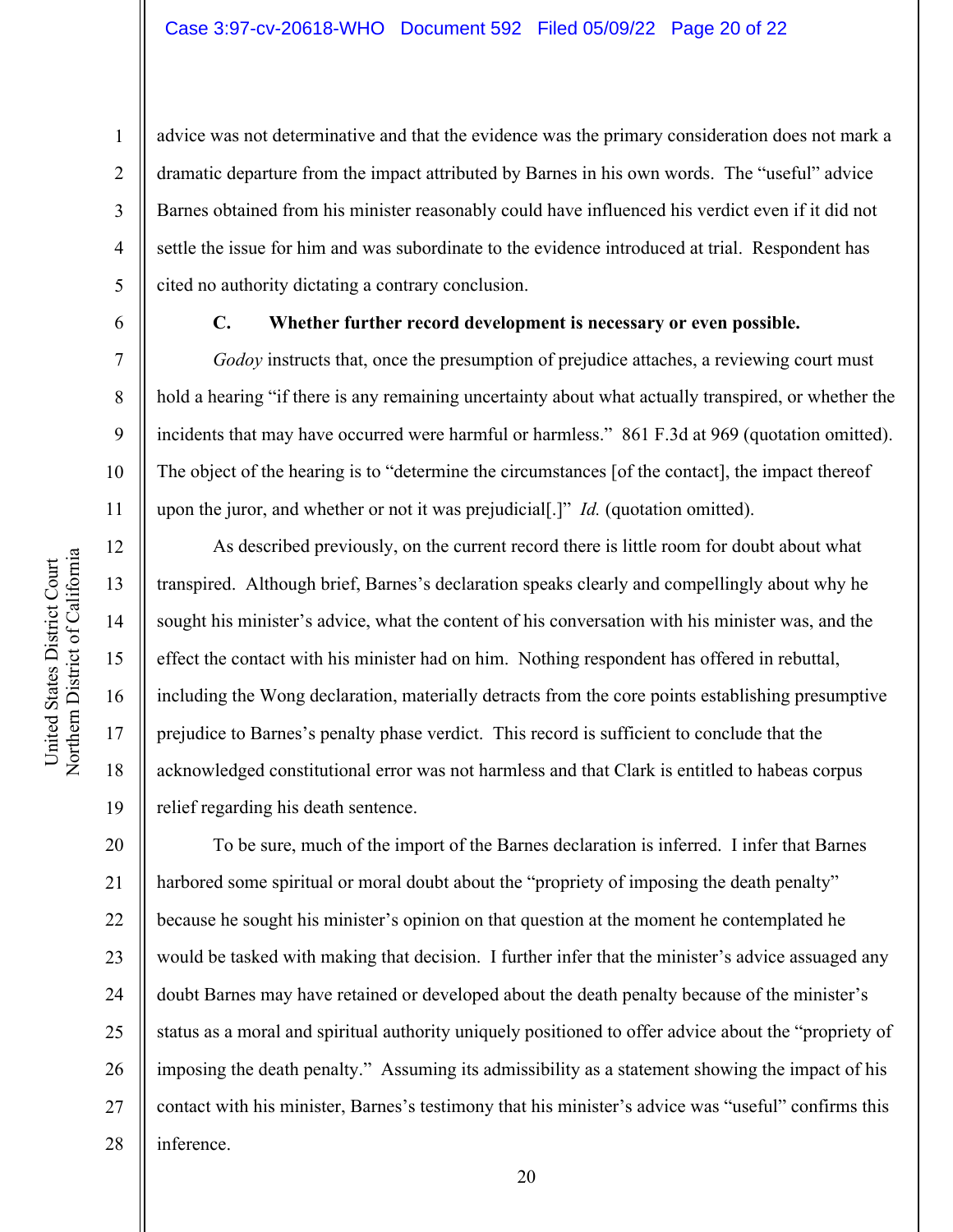1

2

3

4

5

6

7

8

9

10

11

12

13

14

15

United States District Court

United States District Court

16

To the extent there remains any lingering question about what happened, its impact on Barnes, or whether it was harmless, it is unclear how a hearing would advance such inquiries. *Godoy* proposes several "illustrative" examples of how the state might rebut a presumption of prejudice, including "seek[ing] evidence from the jurors themselves . . . or from the outside party who had contact with the jury[,]" "find[ing] contrary evidence elsewhere in the existing record that sheds new light on the potentially prejudicial communication[,]" or "seek[ing] further evidence about the content of the communications themselves[.]" 861 F.3d at 968-69. Barnes is now deceased. *See* Dkt. No. 583 at 8. Respondent's options to develop and present additional relevant facts along these lines appear limited. No party has indicated that the "outside party who had contact" with Barnes—the minister—is available to testify. For the reasons already stated, a hearing in which Investigator Wong or Mr. Kim merely testify consistently with their declarations would not materially alter the evidentiary picture. It is also reasonable to question the procedural fairness of finally opening the courtroom doors for a hearing after Clark's twenty-five year effort to obtain a hearing on this claim, where the hearing ostensibly would be limited, under *Godoy*, to resolving whether respondent can present evidence showing that Barnes's misconduct was harmless.

17 18 19 20 21 22 23 24 25 26 27 28 Notwithstanding these concerns, both parties have asserted that an evidentiary hearing might be useful. Clark argues that "the Court should grant the *Remmer* hearing to the extent [he] has failed to establish the 'low threshold' of the possibility of prejudice that *Godoy* requires[,]" Dkt. No. 579 at 13, while respondent submits that "[s]hould this court determine that a decision cannot be made on the basis of the record alone then further exploration of the possibility of available witnesses and potential evidentiary issues can be undertaken." Dkt. No. 583 at 8. I have reservations on both points. While I find that Clark has not yet established a credible risk of guilt phase prejudice, it does not appear that *Godoy* contemplates affording an evidentiary hearing at step one of the *Mattox-Remmer* framework to facilitate such a threshold showing. Regarding respondent's contention, as described previously, I conclude that the record is sufficient to support a finding of harmful error regarding the jury's penalty phase verdict and I am deeply skeptical that an evidentiary hearing could materially alter the evidentiary support for this conclusion.